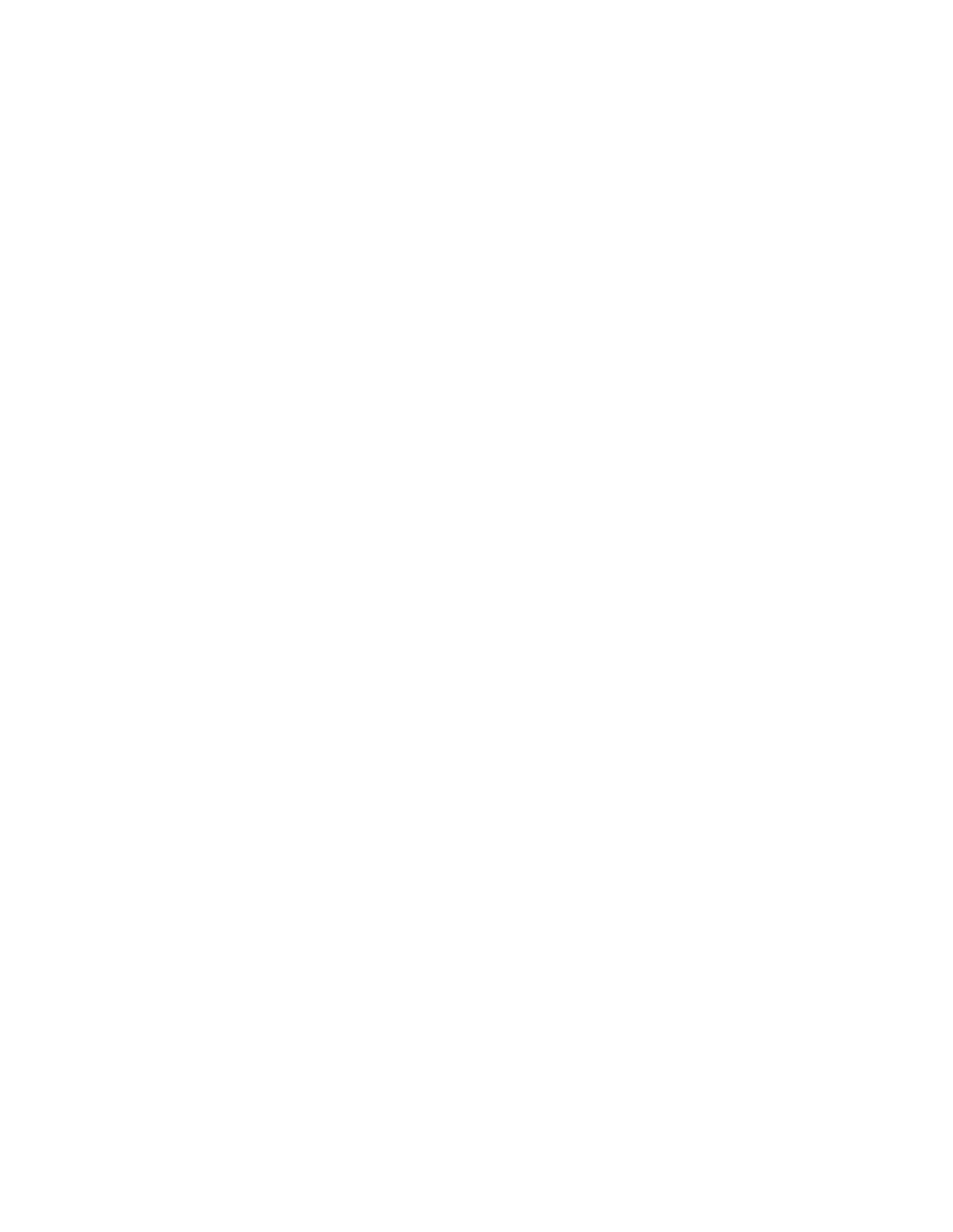# **CERTIFICATE OF COVERAGE**

Unum Life Insurance Company of America (referred to as Unum) welcomes you as a client.

This is your certificate of coverage as long as you are eligible for coverage and you become insured. You will want to read it carefully and keep it in a safe place.

Unum has written your certificate of coverage in plain English. However, a few terms and provisions are written as required by insurance law. If you have any questions about any of the terms and provisions, please consult Unum's claims paying office. Unum will assist you in any way to help you understand your benefits.

y of America (referred to as Unum) welcomes<br>rage as long as you are eligible for coverage a<br>d keep it in a safe place.<br>the of coverage in plain English. However, a fe<br>leaw. If you have any questions about any o'<br>leap ing o If the terms and provisions of the certificate of coverage (issued to you) are different from the Summary of Benefits (issued to the Employer), the Summary of Benefits will govern. The Summary of Benefits may be changed in whole or in part. Only an officer or registrar of Unum can approve a change. The approval must be in writing and endorsed on or attached to the Summary of Benefits. Any other person, including an agent, may not change the Summary of Benefits or waive any part of it.

The Summary of Benefits is delivered in and is governed by the laws of the governing jurisdiction and to the extent applicable by the Employee Retirement Income Security Act of 1974 (ERISA) and any amendments. When making a benefit determination under the Summary of Benefits, Unum has discretionary authority to determine your eligibility for benefits and to interpret the terms and provisions of the Summary of Benefits.

For purposes of effective dates and ending dates under the group Summary of Benefits, all days begin at 12:01 a.m. and end at 12:00 midnight at the Employer's address.

> Unum Life Insurance Company of America 2211 Congress Street Portland, Maine 04122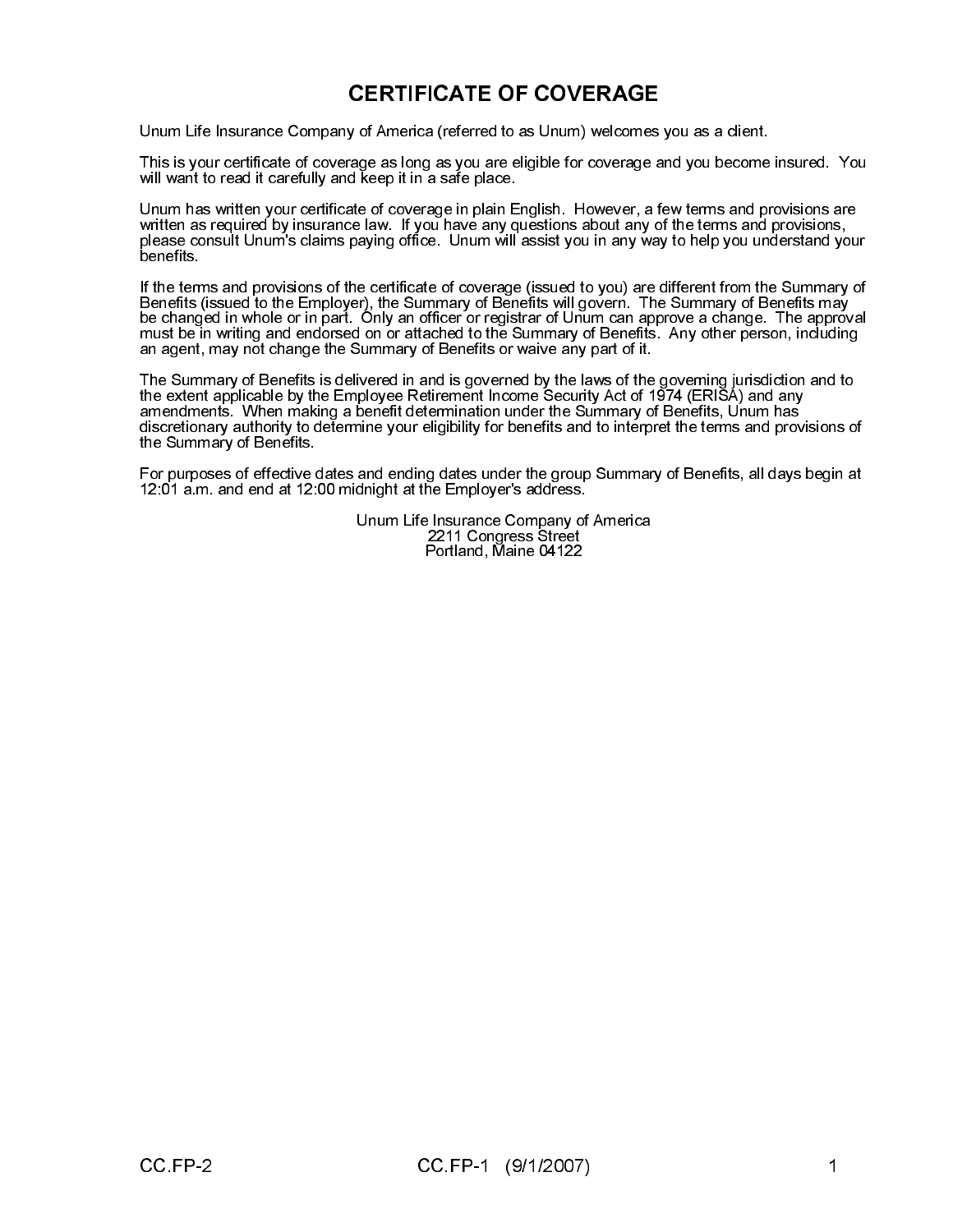# **TABLE OF CONTENTS**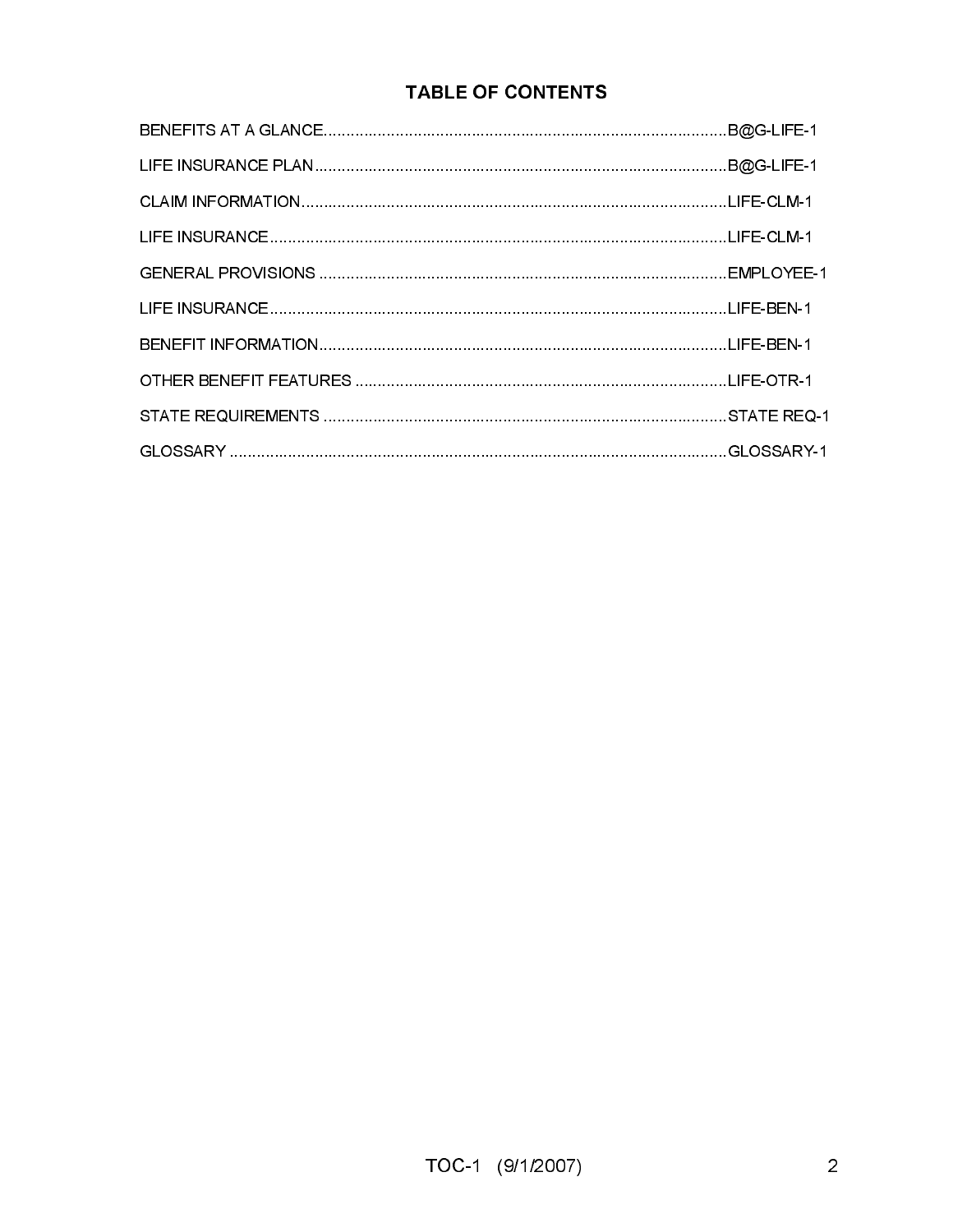# **BENEFITS AT A GLANCE**

LIFE INSURANCE PLAN<br>
inancial protection for your beneficiary<br>
your beneficiary(les) leceive(s) is base<br>
death according to the terms and providents.<br>
1, 2003<br>
1, 2003<br>
1, 2004 and each following January<br>
111<br>
appointed em This life insurance plan provides financial protection for your beneficiary(ies) by paying a benefit in the event of your death. The amount your beneficiary(ies) receive(s) is based on the amount of coverage in effect just prior to the date of your death according to the terms and provisions of the plan. You also have the opportunity to have coverage for your dependents.

# EMPLOYER'S ORIGINAL PLAN

EFFECTIVE DATE: January 1, 2003

# PLAN YEAR:

January 1, 2003 to January 1, 2004 and each following January 1 to January 1

**IDENTIFICATION** NUMBER: 112687 011

# ELIGIBLE GROUP(S):

 All full-time and part-time appointed employees participating in the University of Arkansas System benefit program in active employment in the United States with the Employer. A full time employee is any employee who is employed half-time or greater and is on at least a nine month appointment period

# MINIMUM HOURS REQUIREMENT:

Employees must be working at least 20 hours per week.

# WAITING PERIOD:

For employees in an eligible group on or before January 1, 2003: None

For employees entering an eligible group after January 1, 2003: First of the month following enrollment date

You must be in continuous active employment in an eligible group during the specified waiting period.

# WHO PAYS FOR THE COVERAGE:

For You:

You pay the cost of your coverage.

# For Your Dependents:

You pay the cost of your dependent coverage.

# ELIMINATION PERIOD:

Premium Waiver: 6 months

Disability-based benefits begin the day after Unum approves your claim and the elimination period is completed.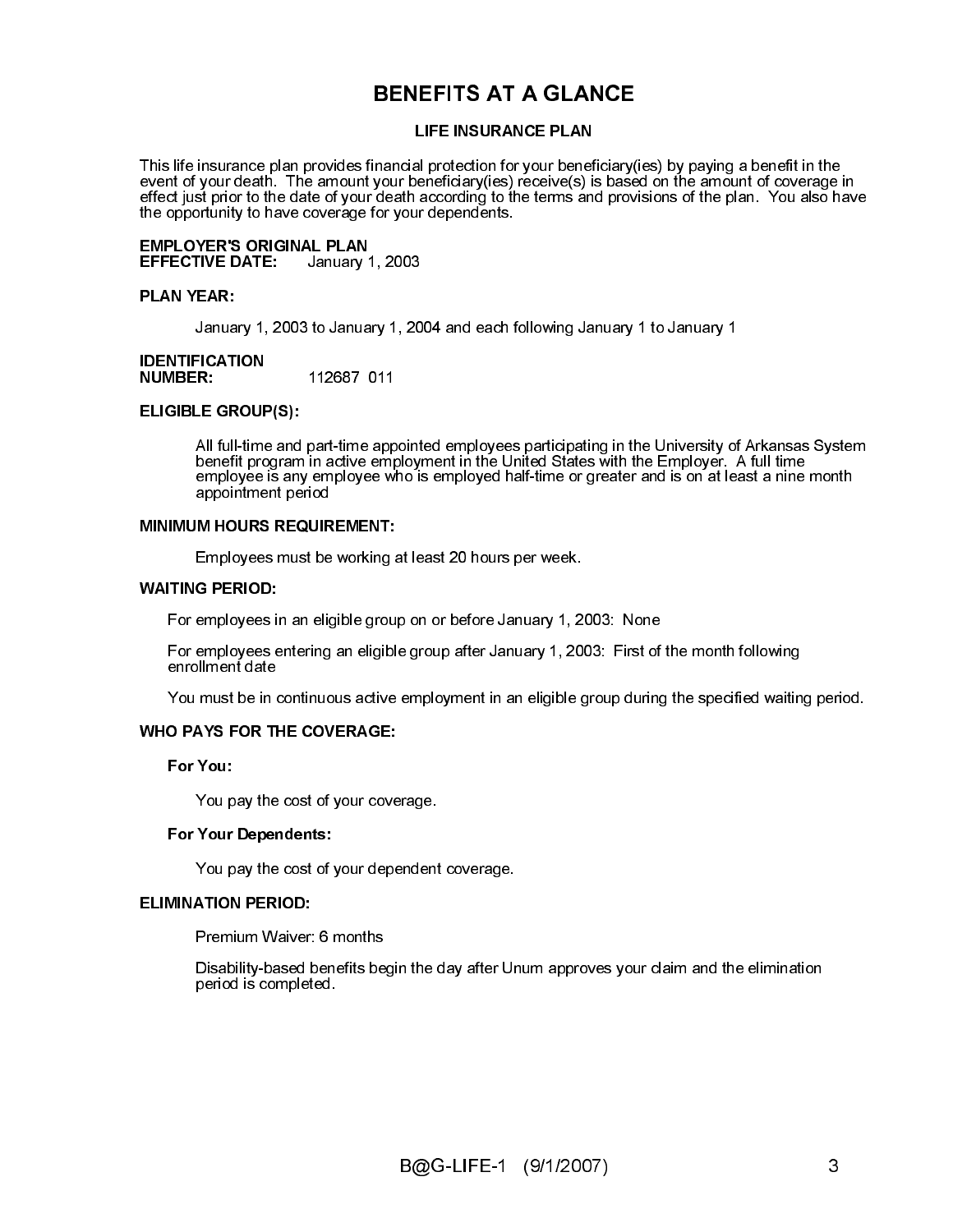# LIFE INSURANCE BENEFIT:

# AMOUNT OF LIFE INSURANCE FOR YOU

Option 1

1 x annual earnings

Option 2

2 x annual earnings

Option 3

3 x annual earnings

Option 4

4 x annual earnings

All amounts are rounded to the next higher multiple of \$1,000, if not already an exact multiple thereof.

# AMOUNT OF LIFE INSURANCE AVAILABLE IF YOU BECOME INSURED AT CERTAIN AGES OR HAVE REACHED CERTAIN AGES WHILE INSURED

- If you have reached age 70, but not age 75, your amount of life insurance will be:
- 65% of the amount of life insurance you had prior to age 70; or
- 65% of the amount of life insurance shown above if you become insured on or after age 70 but before age 75.

If you have reached age 75 or more, your amount of life insurance will be:

- 50% of the amount of life insurance you had prior to your first reduction; or
- 50% of the amount of life insurance shown above if you become insured on or after age 75.

 If you are age 70 or over on the date you first become insured under the Summary of Benefits, the applicable reduction will take effect immediately. If you attain age 70 or age 75 after becoming insured under the Summary of Benefits, the reduction will take effect on the first of the month following each such birthday.

EVIDENCE OF INSURABILITY IS REQUIRED FOR THE AMOUNT OF YOUR INSURANCE OVER:

\$500,000

OVERALL MAXIMUM BENEFIT OF LIFE INSURANCE FOR YOU:

\$500,000

# AMOUNT OF LIFE INSURANCE FOR YOUR DEPENDENTS

YOU MUST APPLY FOR THE SAME OPTION FOR YOUR SPOUSE AND CHILDREN.

Spouse:

Option 1

\$10,000

 $\sum_{i=1}^{n}$ 

\$15,000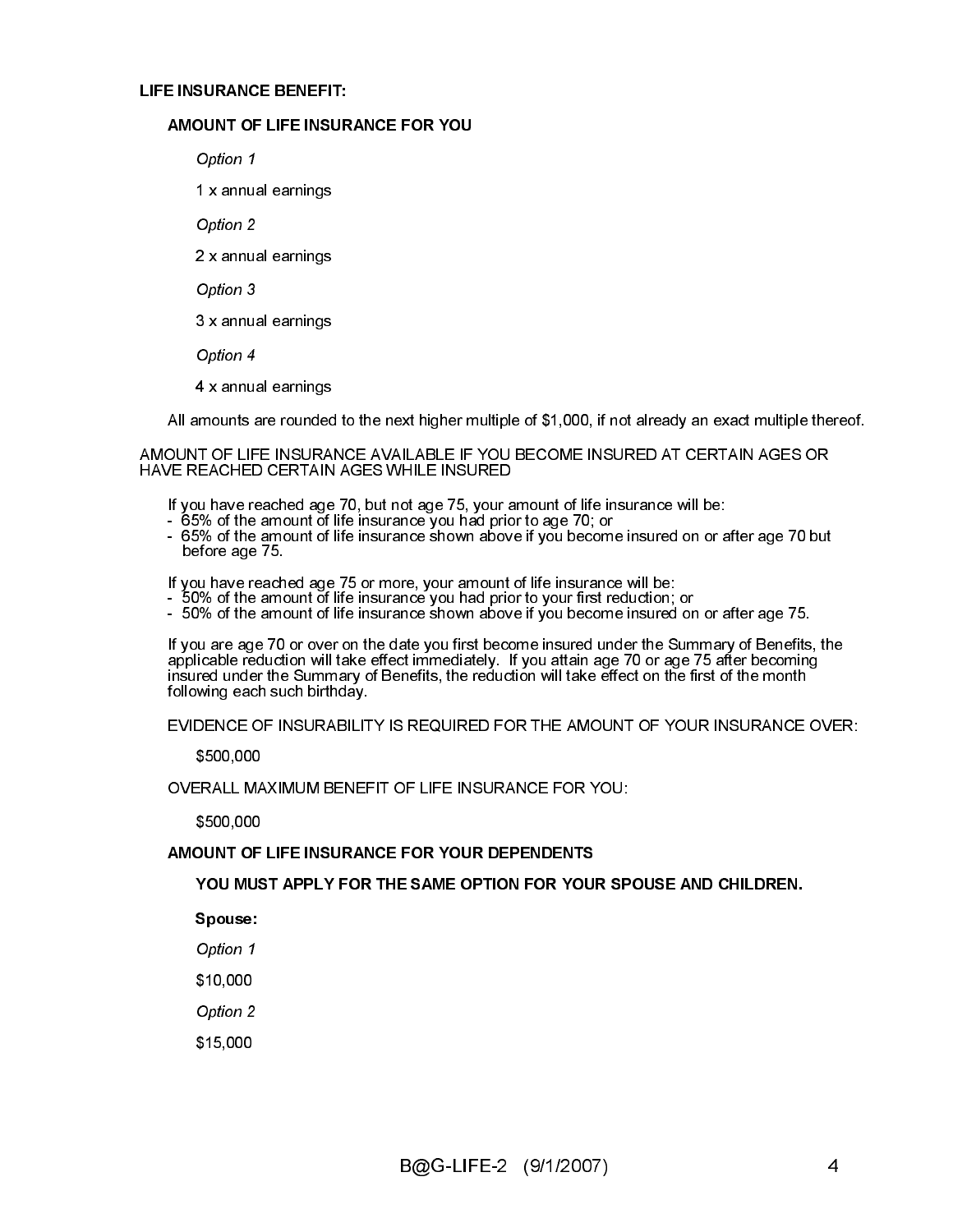| Option 3                                               |          |
|--------------------------------------------------------|----------|
| \$20,000                                               |          |
| Children:                                              |          |
| Option 1                                               |          |
| 14 days to 6 months:<br>6 months to age 19 or to 25    | \$1,000  |
| if a full-time student:                                | \$5,000  |
| Option 2                                               |          |
| 14 days to 6 months:<br>6 months to age 19 or to 25    | \$1,000  |
| if a full-time student:                                | \$7,500  |
| Option 3                                               |          |
| 14 days to 6 months:                                   | \$1,000  |
| 6 months to age 19 or to 25<br>if a full-time student: | \$10,000 |

 THE AMOUNT OF LIFE INSURANCE FOR A DEPENDENT WILL NOT BE MORE THAN 100% OF YOUR AMOUNT OF LIFE INSURANCE.

# OTHER FEATURES:

Accelerated Benefit

Conversion

**Portability** 

The above items are only highlights of this plan. For a full description of your coverage, continue reading your certificate of coverage section.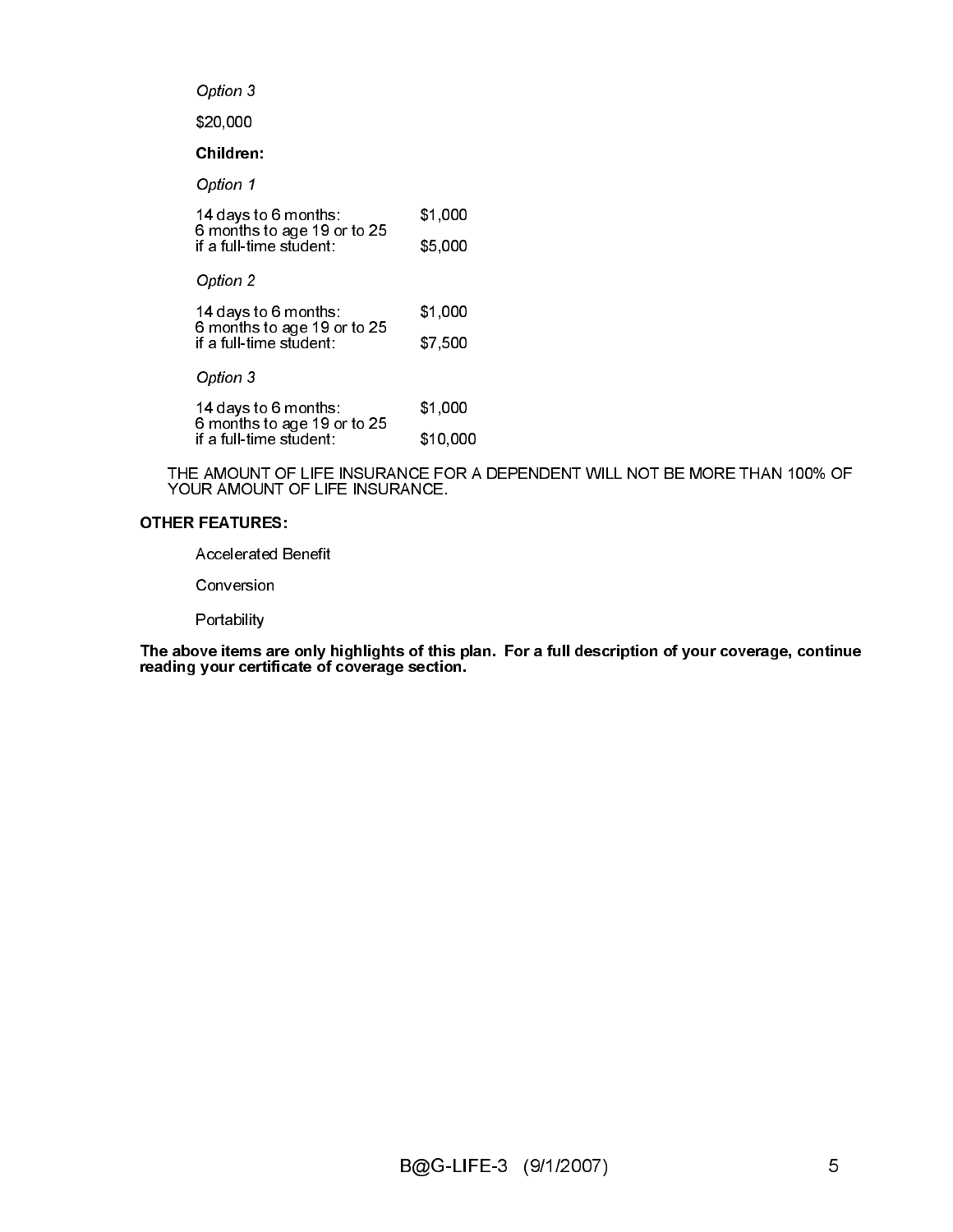# **CLAIM INFORMATION**

**LIFE INSURANCE**<br>
UTHORIZED REPRESENTA<br>
authorized representative to<br>
cision can be made in a time<br>
disability, written notice and<br>
the end of the elimination pe<br>
1, written notice and proof of<br>
of death.<br>
Iroof within the HORIZED REPRESEN<br>thorized representative<br>ison can be made in a t<br>ability, written notice an<br>end of the elimination<br>vritten notice and proof<br>death.<br>of within these time limi<br>authorized representat<br>authorized representat<br>aut CLAIM?<br>We encourage you or your authorized representative to notfy us as soon as<br>yosible, so that a claim decision can be made in a timely manner.<br>If a claim is based on your disability, written notice and proof of claim We er<br>
We er<br>
possil<br>
If a cla<br>
If a cla<br>
If a cla<br>
If a cla<br>
If a cla<br>
If a cla<br>
If yea<br>
Give L<br>
The c<br>
represing and<br>
If you<br>
any ca<br>
Send<br>
If you<br>
Section<br>
Pow DC<br>
You o<br>
section<br>
Pyou<br>
Section<br>
Pyou<br>
Section<br>
If you<br>
S possible so that a claim decision can be made in a tmely manner.<br>If a claim is based on your disability, written motice and proof of claim must be<br>no later than 90 days after the end of the elimination period.<br>If a claim i if a claim is based on your disability, written notice and proof of claim and the datim is based on death; that a claim is based on death and a claim is that a claim is based on death, written notice and proof of claim mus no later than 90 days after the end<sup>2</sup>d the simmation period<br>If a claim is based on desh, written rolice and proof of claim must be sent no later<br>than 90 days after the date, written rolice and proof of claim must be sent If a claim is based on death, written notice and proof of claim<br>than 90 days after the date of death.<br>This in on possible to give proof within these time limits, it must<br>after the proof is required as specified above. Thes 1t 1、 c v 1 r r v 1 w 1 v v K 1 v 1 l - 1 1 l - 1 1 l - 1 1 l - 1 1 l - 1 1 l - 1 1 l - 1 1 l - 1 1 than 90 days after the date of death.<br>
If it is not possible to give proof within these time limits, it must be given no later that<br>
It is not possible to give proof within these time limits, will not apply<br>
If year after If it is not possible to give proof within'<br>If it is not possible to give proof within'<br>1 year after the proof is required as s<br>during any period you or your authori<br>give us proof of claim.<br>The claim form is available from |` c v ̄ rrs | v ̄ l ヽ s ド / l l ∈ ̄ ̄ ̄ ̄ ̄ \lr If year affelr the proof is required as specified above. These time limits will not apply<br>during any period you or your authorized representative lacks the legislate proof of claim.<br>The daim form is a wailable from your Em during any period you are visual to the proof is a specified above. The claim form is available from your Employer, or you or your authorized<br>representative can requise ta claim form is on the form from us. If you or your give us proof of claim.<br>The claim form is available from your Employer, or you or your authorized<br>The claim form is available from your Employer, or you or your authorized<br>representative does not receive the form from Uniu The claim form is avail<br>representative can req<br>representative does no<br>send Unum written pro<br>If you have a disability,<br>any capacity, regardles<br>**W DO YOU FILE A CL**<br>You or your authorized<br>sections of the claim fo<br>physician s - rrs |w 『 ヽ w ド / 】 w - - - - - ヽ lr representative can request a claim form from usi. If you or your authorized<br>representative does not receive the form from Unum within 15 days of the<br>sentence and Unum written proof of claim without waiting for the form.<br>If

representative does not receive the form from Unum within 15 days of the resentation dom written proof of claim without waiting for the form<br>and thoum written proform claim without waiting for the form<br>any capacity, regard For the same of science of a simulation of the form from the form of your have a disability, you must notify us immediately when you return to work in any capacity, regardless of whether you are working for your Employer. If you have a disability, you must notify us immediately when yeny capacity, regardless of whether you are working for your E<br>
W DO YOU FILE A CLAIM FOR A DISABILITY?<br>
You or your authorized representative, and your Employ Ie l ヽsド ル le -- - \_ \lr If you consider the manner of the matter of the term of the state of the control of the change of the claim form and then given in the physician should fill out his or her section of the form and send if lot work in the ph any **any capacity, regardless of whether whether you are working for your articless of the claim form and then give it to your attending physician. Now or or your authorized representative, and your Employer must fill out** You or your authorized representative, and your Exections of the claim form and then give it to your in physician should fill out his or her section of the fo<br>
WHAT INFORMATION IS NEEDED AS PROOF OF<br>
If your claim is based

# 

- 
- the date your disability began;
- the cause of your disability;
- the extent of your disability, including restrictions and limitations preventing you from performing your regular occupation or any gainful occupation; and
- the name and address of any **hospital or institution** where you received treatment, including all attending physicians.

Sections of the claim form and then give it to your attending physician. Your implysiolan should fill out his or her section of the form and send it directly to Unum<br>
May also that the section of the form and send it direc sician should fill out his or her section of the form and send it directly to L<br> **AT INFORMATION IS NEEDED AS PROOF OF YOUR CLAIM?**<br>
If your claim is based on your disability, your proof of claim, provided at your<br>
- that **EXECT THE SHOULD FILL ON STAND FOR SHOULD FILM AT INFORMATION IS NEEDED AS PROOF OF YOUR CLAIM?**<br>
If your claim, is based on your disability, your proof of claim, provided at your expense, must show:<br>
That you are under t If your claim is based on your disability, your proof of claim, providences, must show:<br>
The date your disability began;<br>
the date your disability;<br>
The cause of your disability;<br>
the cause of your disability;<br>
The extent Expense, must show:<br>
It also are under the **regular care** of a **physician**;<br>
It acts your disability,<br>
It acts of your disability;<br>
It acts of your disability, including restrictions and limitations preventing<br>
It are exte France, that you are under t<br>
- that you are under t<br>
- the date your disabi<br>
- the cause of your di<br>
from performing you<br>
- the name and addre<br>
treatment, including<br>
We may request that<br>
under the regular care<br>
received w - - - - - \<br>\<br>\ - that you are under the **regular care** of a **physician**;<br>
- the date your disability began;<br>
- the cause of your disability;<br>
- the extent of your disability, including restrictions and<br>
from performing your regular occup We may request that you send proof of continuing disability indicating that you are under the regular care of a physician. This proof, provided at your expense, must be received within 45 days of a request by us.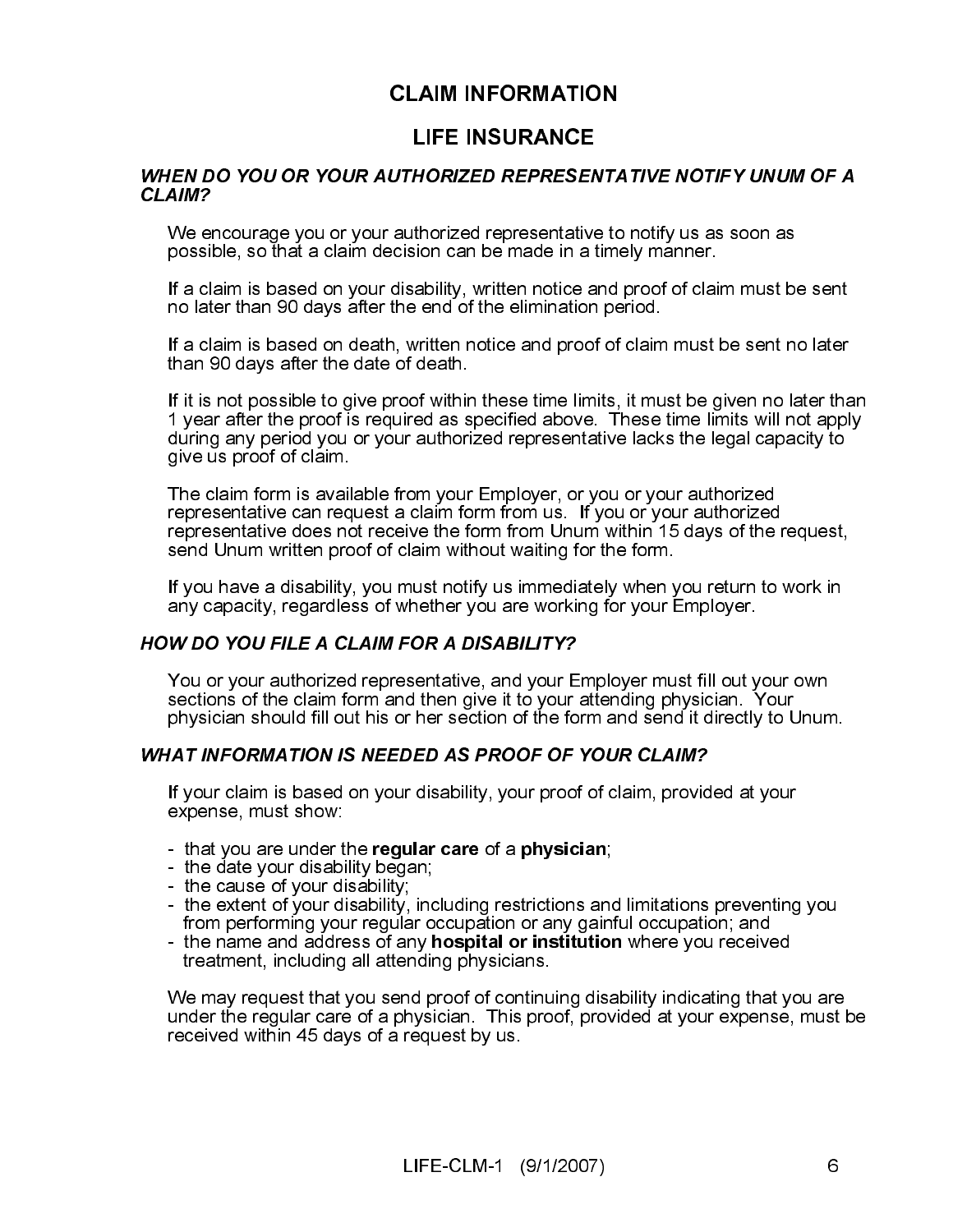If claim is based on death, proof of claim, provided at your or your authorized representative's expense, must show the cause of death. Also a certified copy of the<br>death certificate must be given to us.

In some cases, you will be required to give Unum authorization to obtain additional medical and non-medical information as part of your proof of claim or proof of continuing disability. Unum will deny your claim if the appropriate information is not submitted.

# WHEN CAN UNUM REQUEST AN AUTOPSY?

In the case of death, Unum will have the right and opportunity to request an autopsy where not forbidden by law.

# HOW DO YOU DESIGNATE OR CHANGE A BENEFICIARY? (Beneficiary Designation)

At the time you become insured, you should name a beneficiary on your enrollment form for your death benefits under your life insurance. You may change your beneficiary at any time by filing a form approved by Unum with your Employer. The new beneficiary designation will be effective as of the date you sign that form. However, if we have taken any action or made any payment before your Employer receives that form, that change will not go into effect.

It is important that you name a beneficiary and keep your designation current. If more than one beneficiary is named and you do not designate their order or share of payments, the beneficiaries will share equally. The share of a beneficiary who dies before you, or the share of a beneficiary who is disqualified, will pass to any surviving beneficiaries in the order you designated.

If you do not name a beneficiary, or if all named beneficiaries do not survive you, or if your named beneficiary is disqualified, your death benefit will be paid to your estate.

You are automatically the beneficiary for your dependents, if you elect coverage under this plan for your dependents.

Instead of making a death payment to your estate, Unum has the right to make payment to the first surviving family members of the family members in the order listed below:

- spouse;
- child or children;
- mother or father; or
- sisters or brothers.

If we are to make payments to a beneficiary who lacks the legal capacity to give us a release, Unum may pay up to \$2,000 to the person or institution that appears to have assumed the custody and main support of the beneficiary. This payment made in good faith satisfies Unum's legal duty to the extent of that payment and Unum will not have to make payment again.

Also, at Unum's option, we may pay up to \$1,000 to the person or persons who, in our opinion, have incurred expenses for your last sickness and death.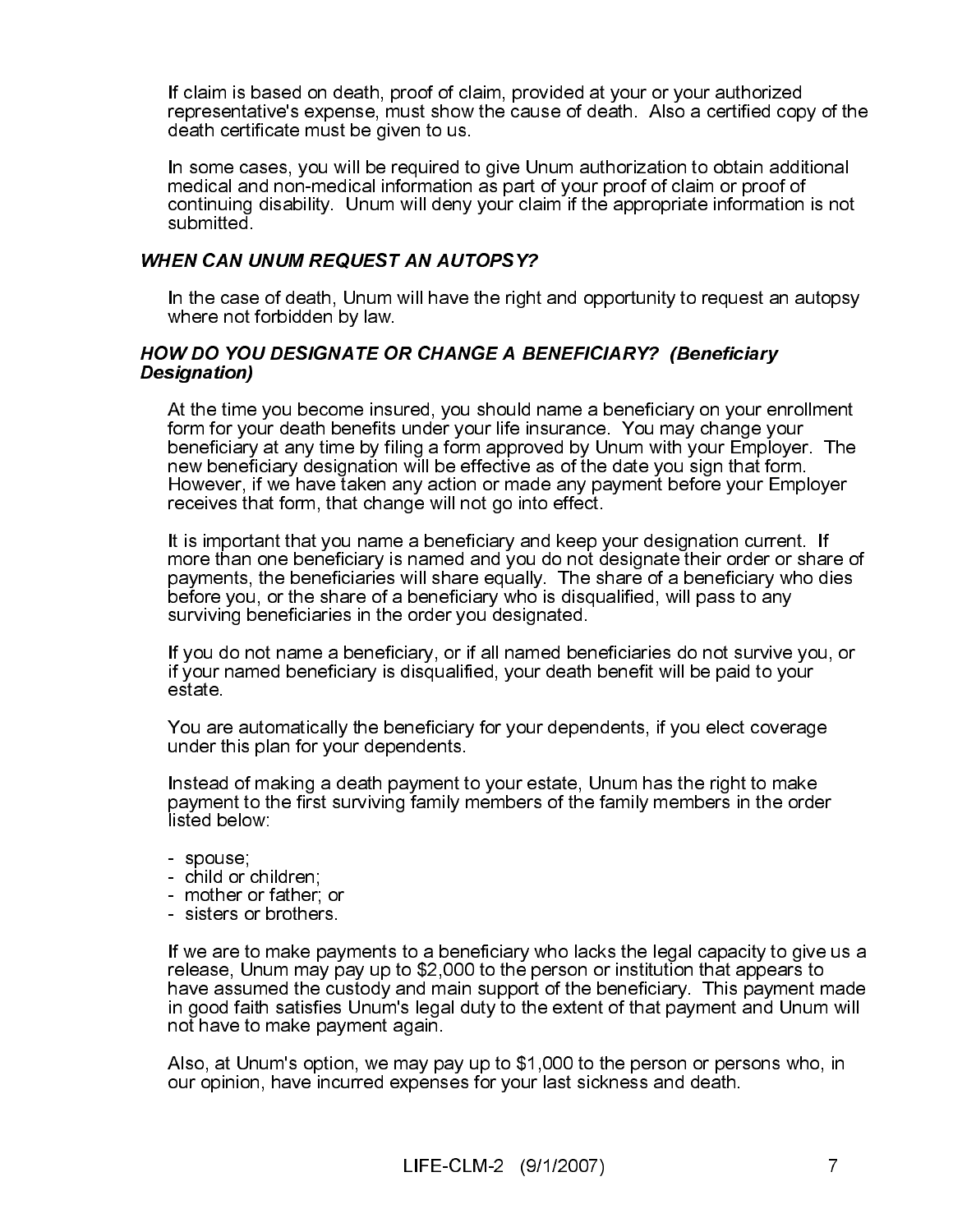In addition, if you do not survive your spouse, and dependent life coverage is continued, then your surviving spouse should name a beneficiary according to the requirements specified above for you.

# HOW WILL UNUM MAKE PAYMENTS?

If your or your dependent's life claim is at least \$10,000, Unum will make available to the beneficiary a retained asset account (the Unum Security Account).

Payment for the life claim may be accessed by writing a draft in a single sum or drafts in smaller sums. The funds for the draft or drafts are fully guaranteed by Unum.

If the life claim is less than \$10,000, Unum will pay it in one lump sum to you or your beneficiary.

Also, you or your beneficiary may request the life claim to be paid according to one of Unum's other settlement options. This request must be in writing in order to be paid under Unum's other settlement options.

If you do not survive your spouse, and dependent life coverage is continued, then your surviving spouse's death claim will be paid to your surviving spouse's beneficiary.

All other benefits will be paid to you.

# WHAT HAPPENS IF UNUM OVERPAYS YOUR CLAIM?

Unum has the right to recover any overpayments due to:

- fraud; and
- any error Unum makes in processing a claim.

You must reimburse us in full. We will determine the method by which the repayment is to be made.

Unum will not recover more money than the amount we paid you.

# WHAT ARE YOUR ASSIGNABILITY RIGHTS FOR THE DEATH BENEFITS UNDER YOUR LIFE INSURANCE? (Assignability Rights)

The rights provided to you by the plan for life insurance are owned by you, unless:

- you have previously assigned these rights to someone else (known as an "assignee"); or
- you assign your rights under the plan(s) to an assignee.

We will recognize an assignee as the owner of the rights assigned only if:

- the assignment is in writing, signed by you, and acceptable to us in form; and
- a signed or certified copy of the written assignment has been received and registered by us at our home office.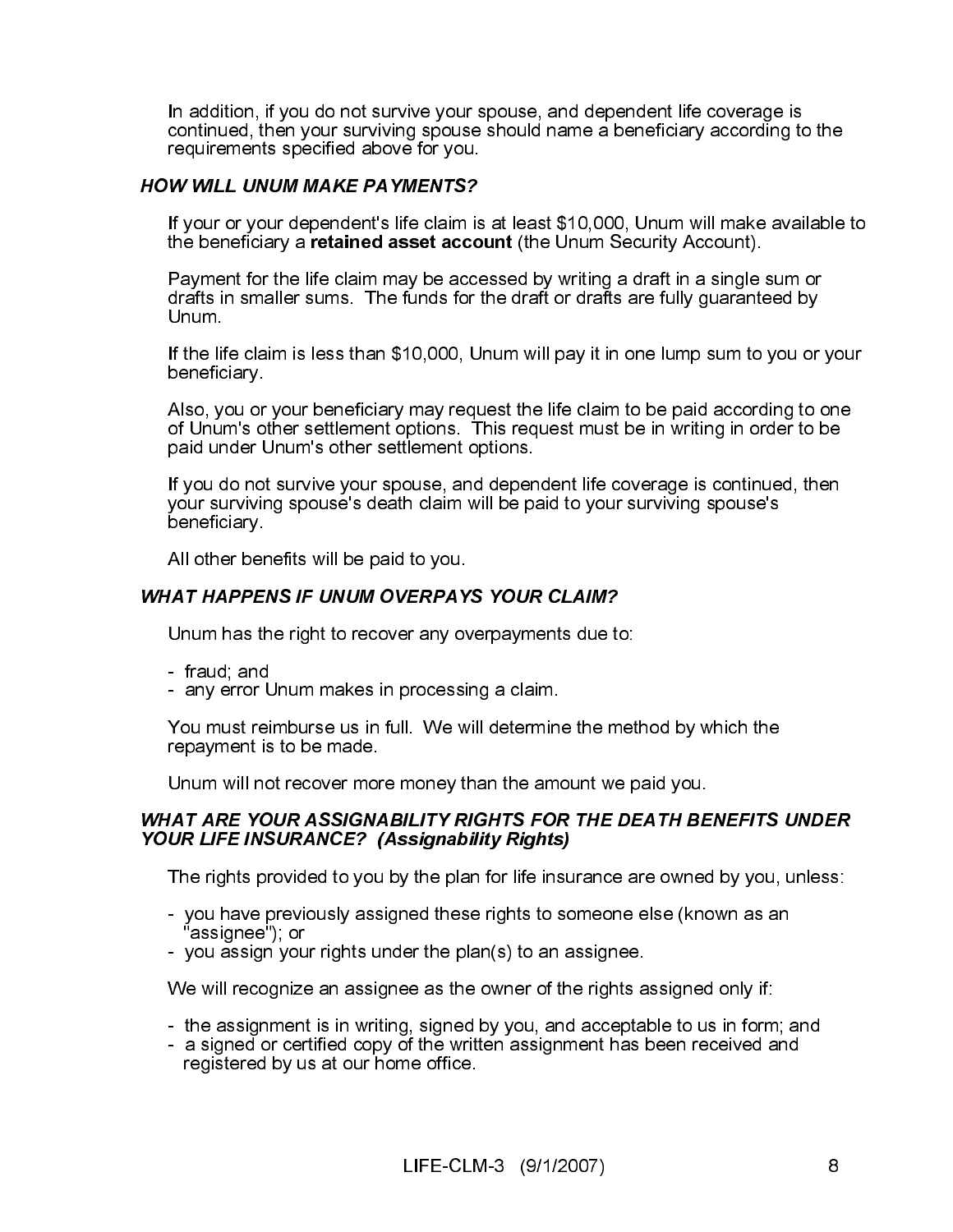We will not be responsible for the legal, tax or other effects of any assignment, or for any action taken under the plan(s') provisions before receiving and registering an assignment.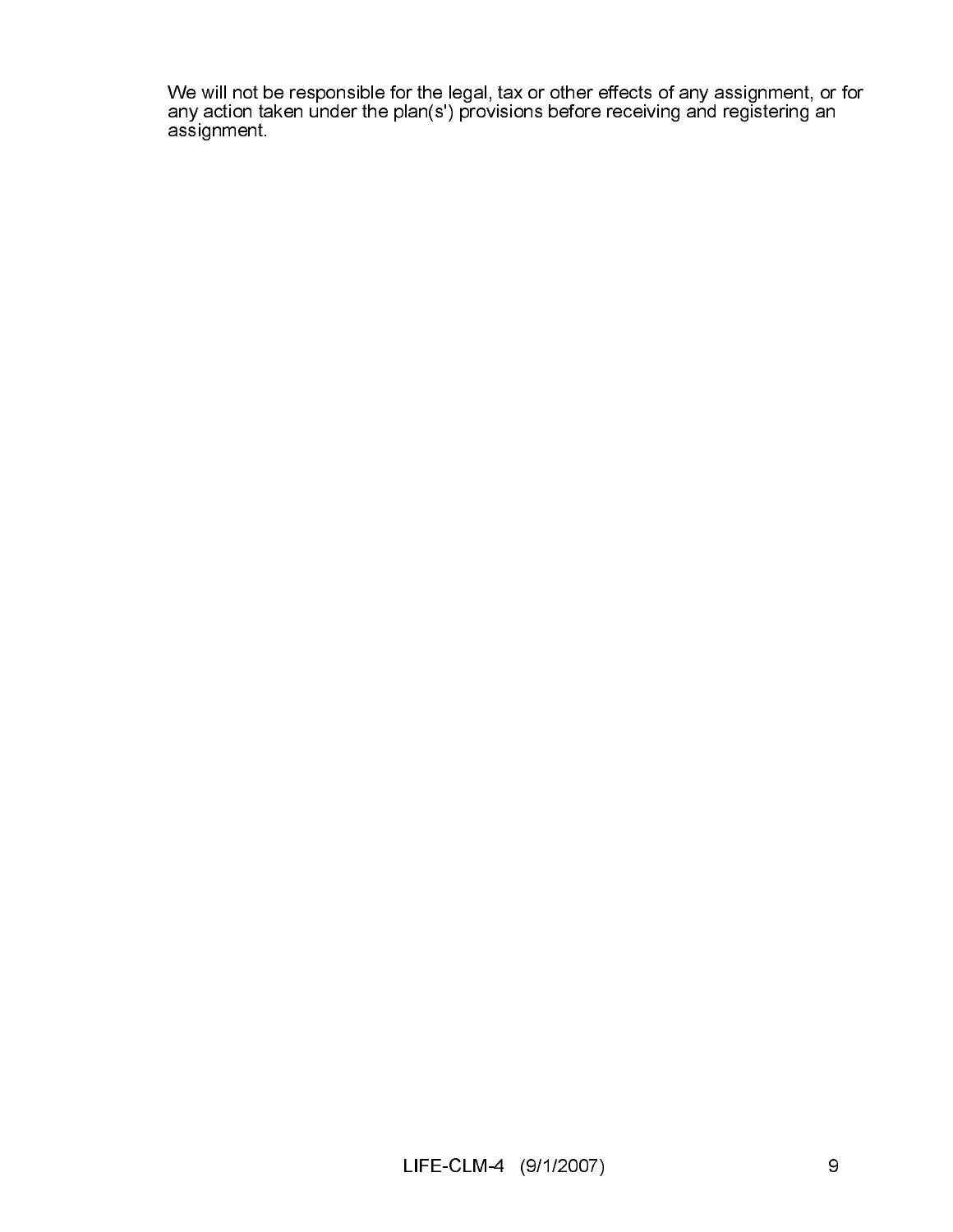# IMPORTANT INFORMATION REGARDING

THE ACCELERATED BENEFIT<br>The insurance evidenced by this certificate provides life insurance, with the accelerated benefit option (An accelerated payment of your or your dependent's death benefit as a result of a terminal illness which reduces life expectancy to less than 12 months).

- Receipt of these accelerated benefits may be taxable. Assistance should be sought from a personal tax advisor.
- Example of accelerated benefit amount and the effect of the payment on the remaining amount of life insurance.

| \$75,000<br>\$37,500 | Your life amount<br>The accelerated benefit amount<br>(accelerated payment of your                                                                                            |
|----------------------|-------------------------------------------------------------------------------------------------------------------------------------------------------------------------------|
| \$37,500             | death benefit)<br>The amount of life insurance<br>remaining after payment of the<br>accelerated benefit (This is<br>what will be paid to the beneficiary<br>upon your death). |

- There may be up to a 3% adjustment to the manual rates for this accelerated benefit.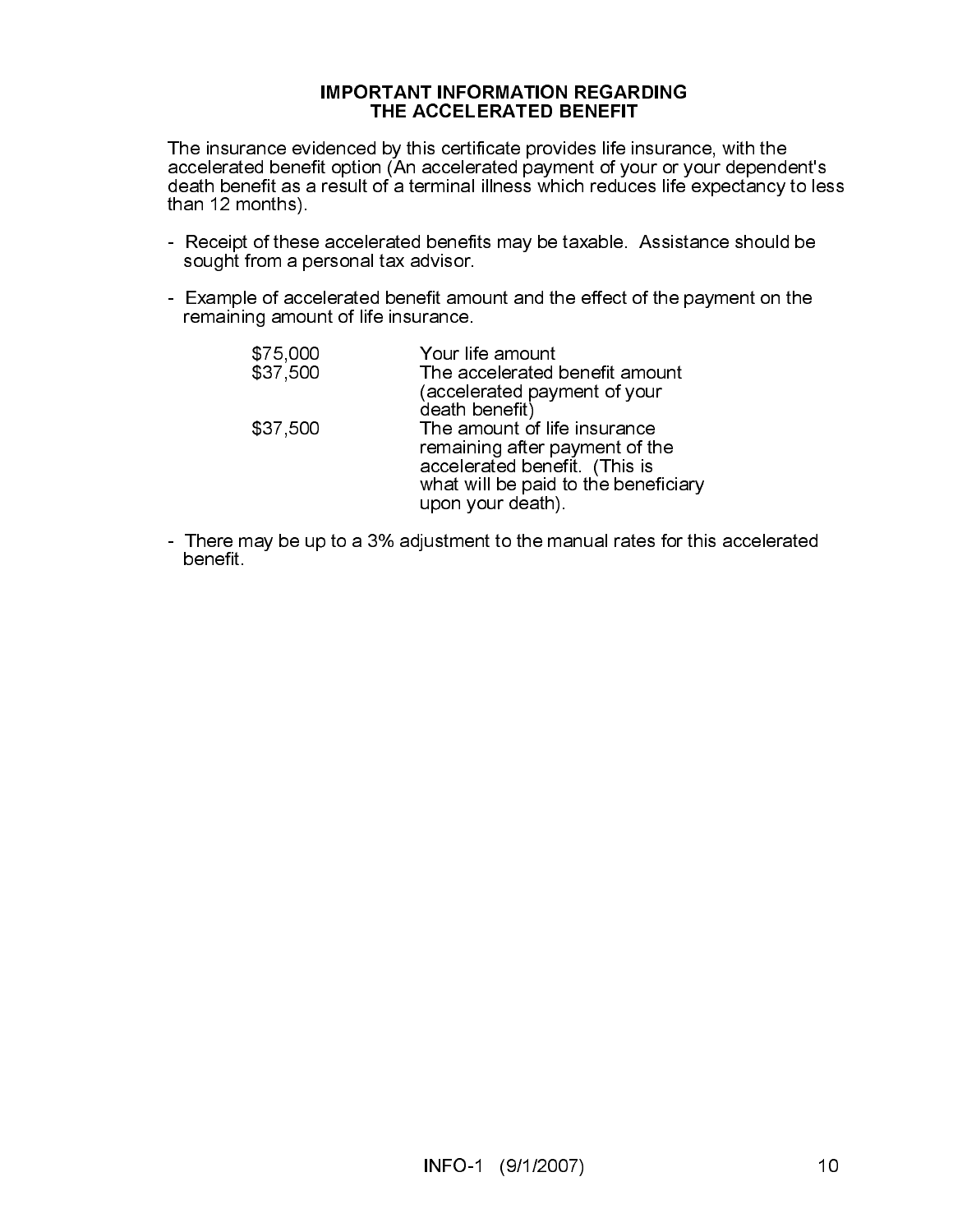# **GENERAL PROVISIONS**

# **WHAT IS THE CERTIFICATE OF COVERAGE?**

This certificate of coverage is a written statement prepared by Unum and may include attachments. It tells you:

- the coverage for which you may be entitled;
- to whom Unum will make a payment; and
- the limitations, exclusions and requirements that apply within a plan.

If you are working for your Employer in an eligible group, the date you are eligible for coverage is the later of:

- the plan effective date; or
- the day after you complete your waiting period.

This certificate of coverage is a written statement prepar<br>include attachments. It tells you:<br>
- the coverage for which you may be entited;<br>
- to whom Unum will make a payment; and<br>
- the limitations, exclusions and requi If you are working for your Employer in an eligit<br>coverage is the later of:<br>
If you are working for your Employer in an eligit<br>
coverage is the later of:<br>
If the day after you complete your waiting per<br>
WHEN DOES YOUR LIFE This plan provides benefit options that you can choose. Whe eligible for coverage, you may apply for any benefit option, he covered for more than the maximum benefit available under in Evaluation and the maximum benefit av This plan provides benefit options that you can choose. When you first become eligible for coverage, you may apply for any benefit option, however, you cannot be<br>covered for more than the maximum benefit available under the plan.

**Evidence of insurability** is required for any amount of life insurance over the amount shown in the LIFE INSURANCE "BENEFITS AT A GLANCE" page.

You pay 100% of the cost yourself for any benefit option. You will be covered at 12:01 a.m. on the later of:

- the first of the month coincident with or next following the date you are eligible for coverage, if you apply for insurance on or before that date; or
- the first of the month coincident with or next following the date you apply for insurance, if you apply within 31 days after your eligibility date.

You can apply for coverage anytime during the plan year. Evidence of insurability is required for any amount of life insurance.

Coverage will begin at 12:01 a.m. on the first of the month coincident with or next following the date Unum approves your evidence of insurability form.

You can change your coverage by applying for a different benefit option at anytime during the plan year.

WORE THAN 31 DAYS AFTER YOUR ELIGIBILITY DATE?<br>
You can apply for coverage anytime during the plan year. Evidence of insurab<br>
required for any amount of life insurance.<br>
Coverage will begin at 12.01 a.m. on the first of th You can apply for coverage anytime during the plan year.<br>
required for any amount of life insurance.<br>
Coverage will begin at 12:01 a.m. on the first of the month<br>
following the date Unum approves your evidence of insura<br>
W You can change your coverage by applying for a different benefit of<br>during the plan year.<br>You can increase or decrease your coverage any number of levels.<br>insurability is required if you increase your coverage by any amoun You can increase or decrease your coverage any number of levels. Evidence of insurability is required if you increase your coverage by any amount.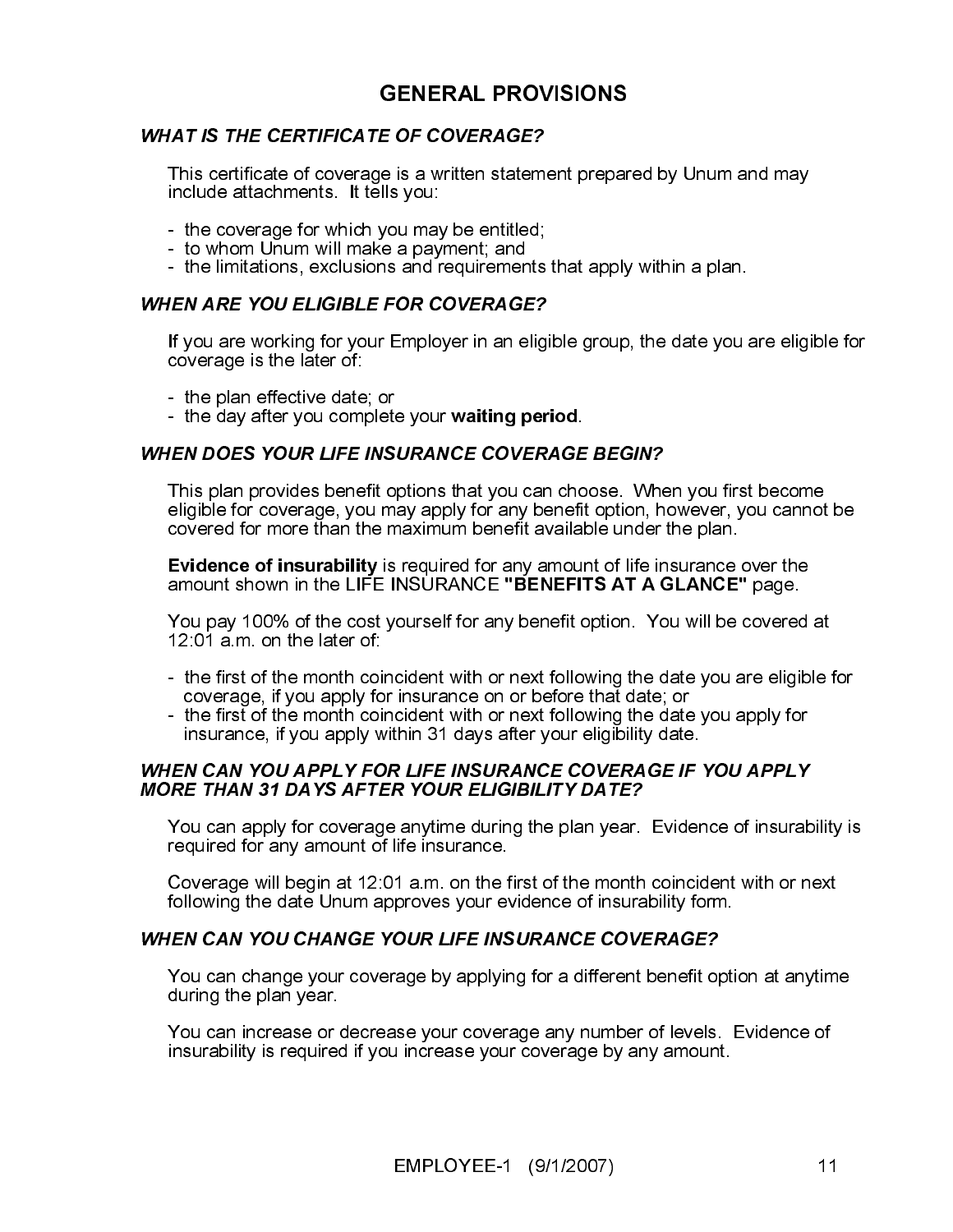A change in coverage that is made at anytime during the plan year will begin at 12:01 a.m. on the later of:

- the first of the month coincident with or next following the date you apply for the change in coverage; or
- the first of the month coincident with or next following the date Unum approves your evidence of insurability form.

An evidence of insurability form can be obtained from your Employer.

If you remain covered for the same benefit option, evidence of insurability is not required for the first \$50,000 of increased life amounts due to increased annual earnings accumulated within a plan year.

Evidence of insurability is required for any increased amount of life insurance that exceeds \$50,000. However, if you previously were declined coverage, evidence of insurability is required for any increases until Unum approves your evidence of insurability form.

If you are not in active employment due to an injury or sickness, this change in coverage due to a change in your annual earnings will begin on the date you return to active employment.

# **WHAT IF YOU ARE ABSENT FROM WORK ON THE DATE YOUR COVERAGE**

**YOUR ANNUAL EARNINGS?**<br>
If you remain covered for the same benefit option, evidence of insurability is not<br>
required for the first \$50,000 of increased life amounts due to increased annual<br>
earnings accumulated within a p If you remain covered for the<br>required for the first \$50,000<br>earnings accumulated withir<br>Evidence of insurability is re<br>exceeds \$50,000. However<br>insurability is required for ar<br>insurability form.<br>If you are not in active e WOULD NORMALLY BEGIN?<br>
If you are absent from work on January 1, 2003 due to an Employer approved<br>
medical leave of absence Unum will provide coverage for you if you were cove<br>
under the prior insurance carrier's policy. If you are absent from work in medical leave of absence, U<br>under the prior insurance callentification number 11268:<br>If you are absent from work in absence, your coverage will<br>following the date you return<br>**ONCE YOUR COVERA** If you are absent from work on January 1, 2003 due to an Employer approved nonmedical leave of absence, Unum will provide coverage for you if you were covered under the prior insurance carrier's policy. Your coverage, in accordance with Group Identification number 112687, is subject to payment of premium.

If you are absent from work due to injury, sickness, temporary layoff or leave of absence, your coverage will begin on the first of the month coincident with or next following the date you return to active employment.

If you are not working due to injury or sickness, and if premium is paid, you may continue to be covered up to the date you are no longer an eligible employee.

**DUE TO INJURY OR SICKNESS?**<br>
If you are not working due to injury or sickness, and if premium is paid, you may<br>
continue to be covered up to the date you are no longer an eligible employee.<br> **ONCE YOUR COVERAGE BEGINS, WH** If you are not working due to inju<br>continue to be covered up to the<br>**ONCE YOUR COVERAGE BEGINS**<br>NOT WORKING?<br>If you are on a temporary layoff<br>the end of the month that immed<br>layoff begins.<br>If you are on a **leave of absence NOT WORKING?**<br>
If you are on a temporary layoff, and if premium is paid, you will be covered through<br>
the end of the month that immediately follows the month in which your temporary<br>
layoff begins.<br>
If you are on a leave If you are on a<br>the end of the r<br>layoff begins.<br>If you are on a<br>to 1 year follow If you are on a temporary layoff, and if premium is paid, you will be covered through the end of the month that immediately follows the month in which your temporary layoff begins.

If you are on a leave of absence, and if premium is paid, you will be covered for up to 1 year following the date your leave of absence begins.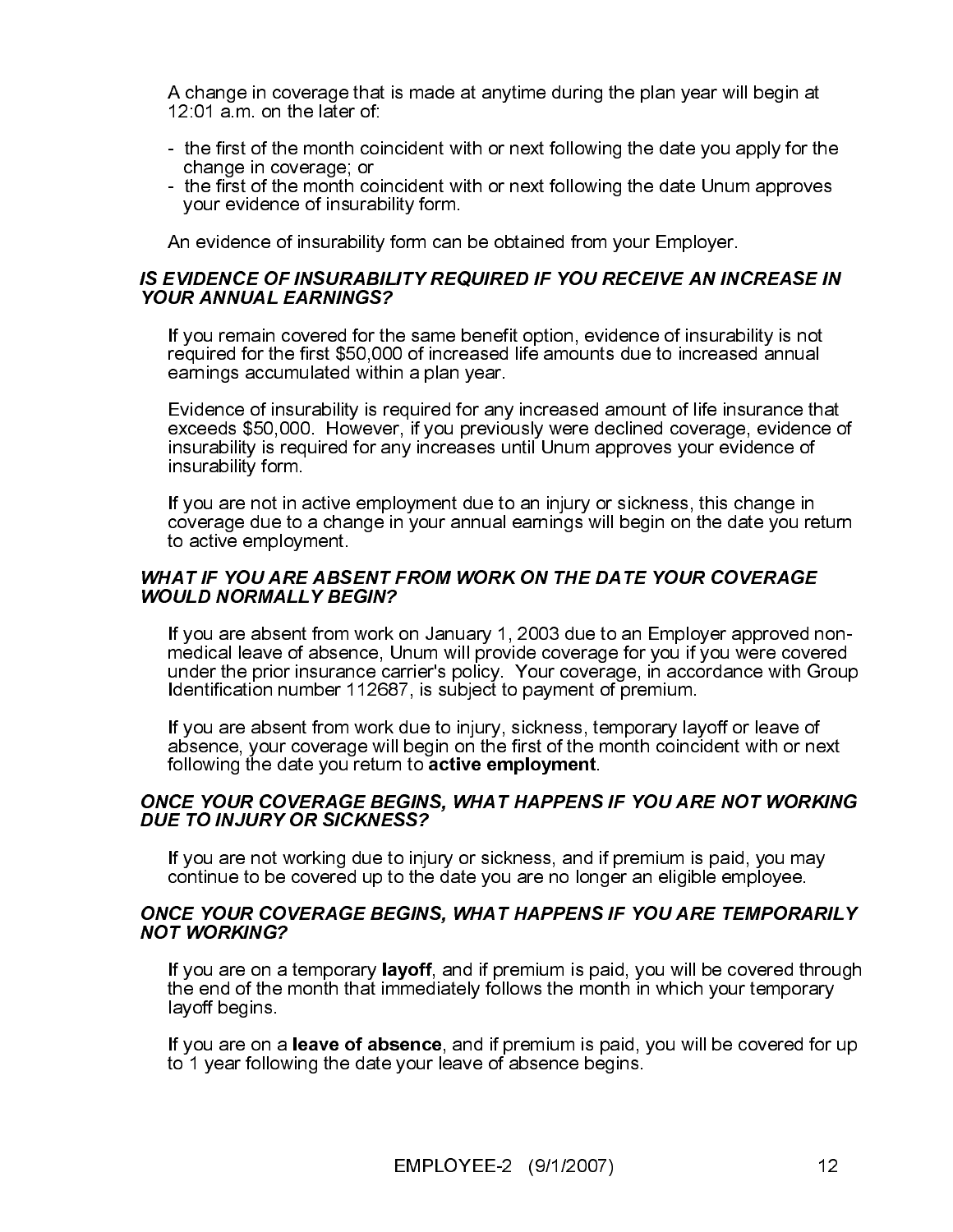Once your coverage begins, any increased or additional coverage<br>in your annual earnings or due to a plan change requested by you<br>take effect on the first of the month coincident with or next follow<br>Unum approves your evide Once your coverage begins, any increased or additional coverage due to a change in your annual earnings or due to a plan change requested by your Employer will take effect on the first of the month coincident with or next following the date the change occurs or on the first of the month coincident with or next following the date Unum approves your evidence of insurability form, if evidence of insurability is required. You must be in active employment or on a covered layoff or leave of absence.

If you are not in active employment due to injury or sickness, any increased or additional coverage due to a change in your annual earnings or due to a plan change will begin on the first of the month coincident with or next following the date you return to active employment.

Any decrease in coverage will take effect immediately but will not affect a **payable** claim that occurs prior to the decrease.

Your coverage under the Summary of Benefits or a plan ends on the earliest of:

- the date the Summary of Benefits or a plan is cancelled;
- the date you no longer are in an eligible group;
- the date your eligible group is no longer covered;
- the last day of the period for which you made any required contributions; or
- the last day you are in active employment unless continued due to a covered layoff or leave of absence or due to an injury or sickness, as described in this certificate of coverage.

Unum will provide coverage for a payable claim which occurs while you are covered under the Summary of Benefits or plan.

Your coverage under the Summary of I<br>
the date the Summary of Benefits or<br>
the date you no longer are in an eligi<br>
the last day of the period for which you<br>
the last day you are in active employ<br>
or leave of absence or due You are eligible to elect dependent coverage for your spouse, your children, or both even though you do not elect coverage for yourself active employment and eligible for coverage.<br>WHEN ARE YOUR DEPENDENTS ELIGIBLE FOR COV You are eligible to elect dependent coverage for your spouse, your dependent children, or both even though you do not elect coverage for yourself. You must be in active employment and eligible for coverage.

The date your dependents are eligible for coverage is the latest of:

- the date your insurance begins;
- the date you are eligible for coverage; or
- the date you first acquire a dependent.

The following dependents are eligible for coverage under the plan:

The date your dependents are eligible for coverage is the latest<br>
- the date your insurance begins;<br>
- the date you are eligible for coverage; or<br>
- the date you first acquire a dependent.<br>
WHAT DEPENDENTS ARE ELIGIBLE FOR The following dependents are eligible for coverage under<br>- Your lawful spouse, including a legally separated spous<br>spouse as a dependent if your spouse is enrolled for co<br>EMPLOYEE-3 (9/1/2007) - Your lawful spouse, including a legally separated spouse. You may not cover your spouse as a dependent if your spouse is enrolled for coverage as an employee.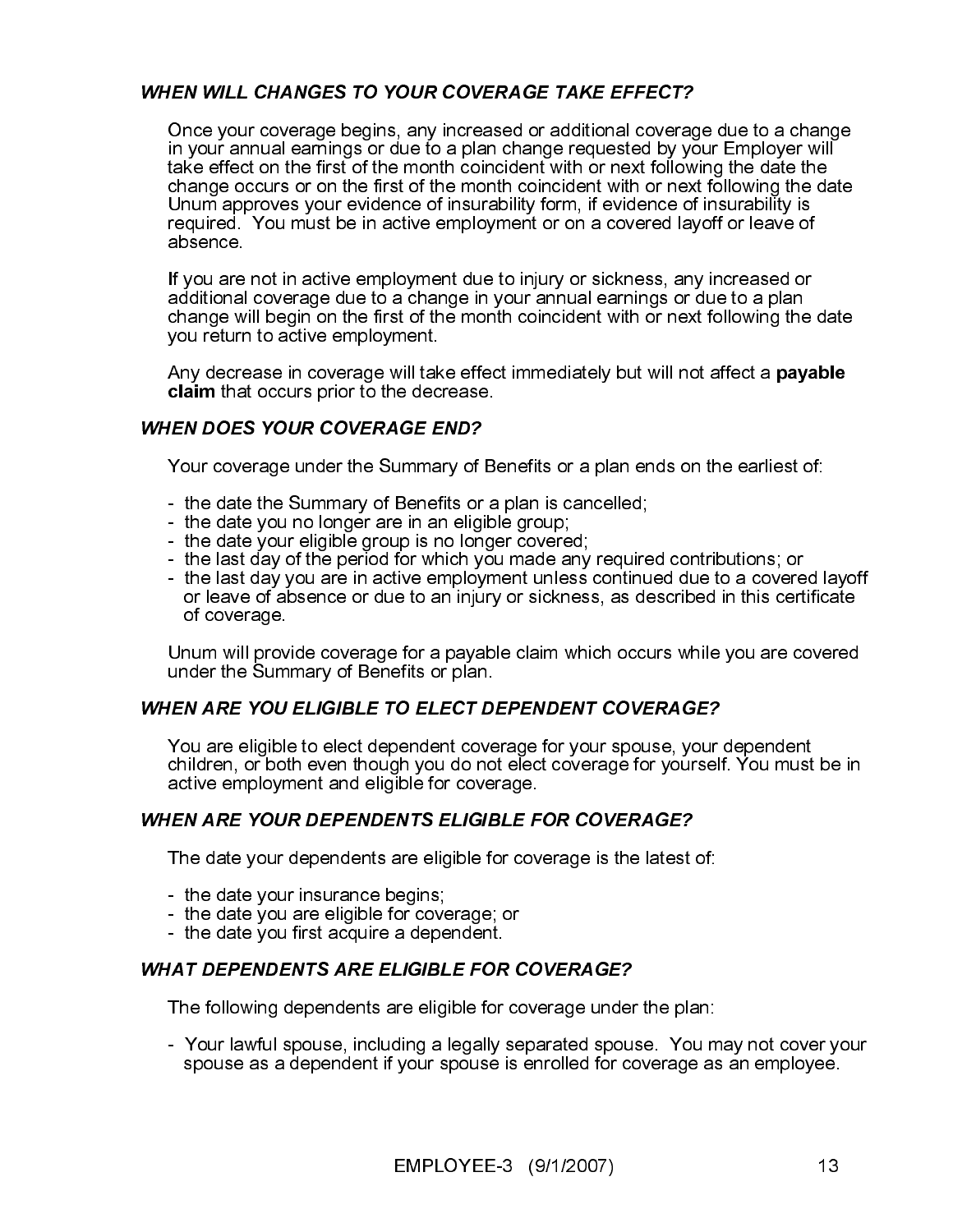- Your unmarried children from 14 days but less than age 19.
- Your unmarried dependent children age 19 or over but under age 25 also are eligible if they are full-time students at an accredited school.

Children include your own natural offspring, lawfully adopted children and stepchildren. They also include foster children and other children who are dependent on you for main support and living with you in a regular parent-child relationship. A child will be considered adopted on the date of placement in your home.

No dependent child may be covered by more than one employee in the plan.

No dependent child can be covered as both an employee and a dependent.

This plan provides different benefit options for your dependents. When your dependents become eligible for coverage, you may apply for any dependent option. However, your dependents cannot be covered for more than one option at a time.

You pay 100% of the cost yourself for dependent coverage. Your dependents will be covered at 12:01 a.m. on the later of:

- the first of the month coincident with or next following the date your dependents are eligible for coverage, if you apply for dependent insurance on or before that date, for any amount of insurance that is not subject to evidence of insurability requirements; or
- the first of the month coincident with or next following the date you apply for dependent insurance, if you apply for dependent insurance within 31 days after your dependent's eligibility date, for any amount of insurance that is not subject to evidence of insurability requirements; and
- This plan provides different benefit options for your dependents. When you dependents become eligible for coverage, you may apply for any dependent However, you dependents cannot be coverage. Your dependent overage. Your - the first of the month coincident with or next following the date Unum approves your dependent's evidence of insurability form, if you apply for dependent insurance on or before your dependent's eligibility date or within 31 days after your dependent's eligibility date for any amount of insurance that is subject to evidence of insurability requirements.

You can apply for dependent coverage at anytime during the plan year. Evidence of insurability is required for any amount of dependent life insurance.

**APPLY MORE THAN 31 DAYS AFTER YOUR DEPENDENT'S ELIGIBILITY DATE?**<br>
You can apply for dependent coverage at anytime during the plan year. Evidence of<br>
insurability is required for any amount of dependent life insurance.<br>
D **APPLY MORE THAN 31 DAYS AFTER YOUR DEPENDENT'S ELIGIBILITY DATE?**<br>
You can apply for dependent coverage at anytime during the plan year. Evidence consumptility is required for any amount of dependent life insurance.<br>
Depe Dependent coverage will begin at 12:01 a.m. on the first of the month coincident with or next following the date Unum approves your dependent's evidence of insurability form.

You can change your dependent coverage by applying for a different benefit option<br>at anytime during the plan year.<br>EMPLOYEE-4 (9/1/2007) 14 You can change your dependent coverage by applying for a different benefit option at anytime during the plan year.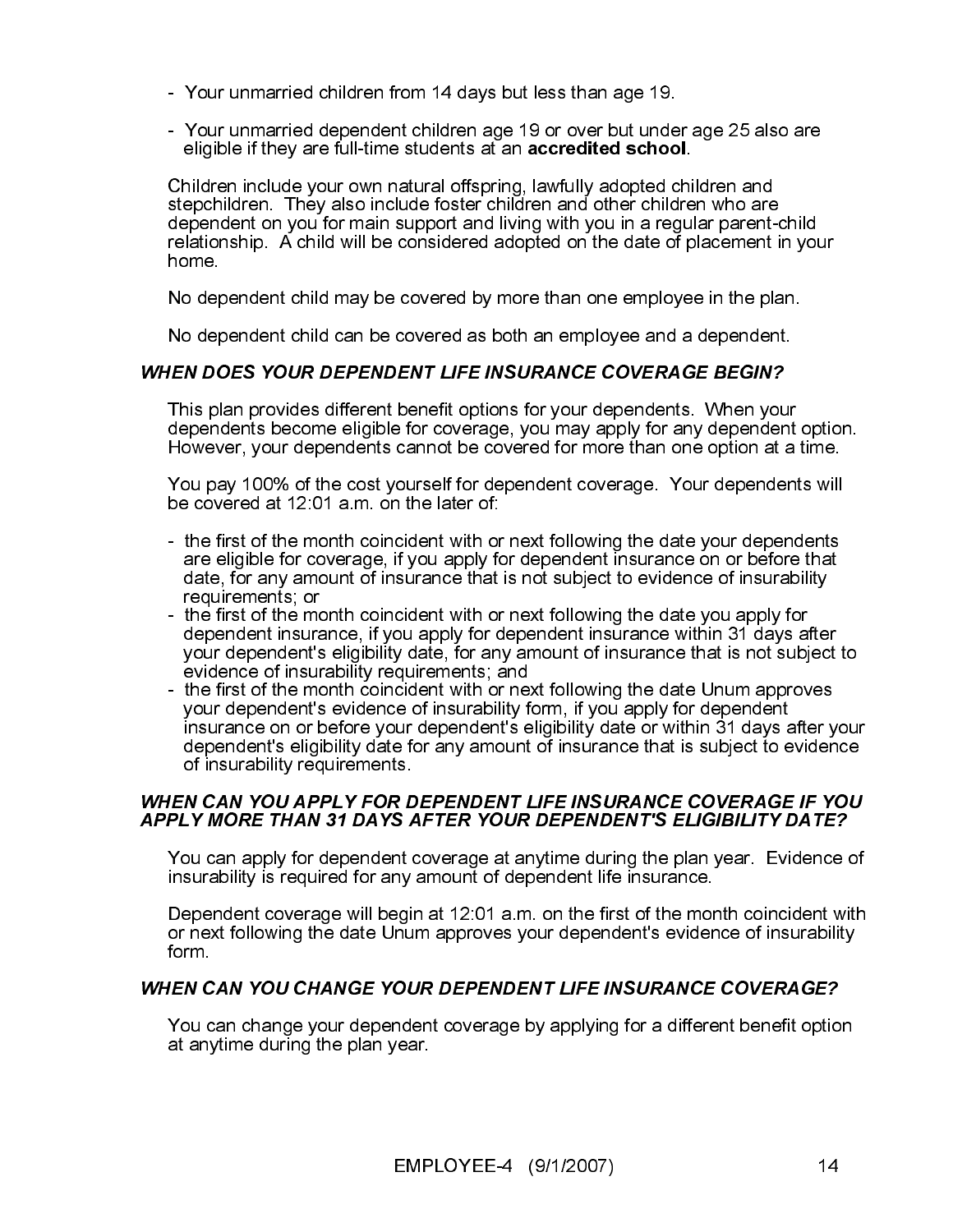You can increase or decrease your dependent coverage any number of levels. Evidence of insurability is required if you increase your dependent coverage by any amount.

A change in coverage that is made at anytime during the plan year will begin at 12:01 a.m. on the later of:

- the first of the month coincident with or next following the date you apply for the change in dependent coverage; or
- the first of the month coincident with or next following the date Unum approves your dependent's evidence of insurability form.

An evidence of insurability form for your dependents can be obtained from your Employer.

If your eligible dependent is **totally disabled**, your dependent's coverage will begin on the first of the month coincident with or next following the date your eligible dependent no longer is totally disabled.

**DEPENDENTS COVERAGE WOULD NORMALLY BEGIN?**<br>
If your eligible dependent is totally disabled, your dependents coverage will<br>
on the first of the month coincident with or next following the date your eligible<br>
dependent no l DEPENDENT'S COVERAGE WOULD NORMALLY BEGIN?<br>
If your eligible dependent is totally disabled, your depend<br>
on the first of the month coincident with or next following the<br>
dependent no longer is totally disabled.<br>
WHEN WILL WHEN WILL CHANGES TO YOUR DEPENDENT'S COVERAGE TAKE EFFECT?<br>
One your dependents coverage begins, any increased or additional dependent<br>
first of the month coincident with or next following the date the change coverage due Once your dependent's coverage begins, any increased or additional dependent coverage due to a plan change requested by your Employer will take effect on the first of the month coincident with or next following the date the change occurs or on the first of the month coincident with or next following the date Unum approves your dependent's evidence of insurability form, if evidence of insurability is required, provided your dependent is not totally disabled. You must be in active employment or on a covered layoff or leave of absence.

If you are not in active employment due to injury or sickness, any increased or additional dependent coverage due to a plan change will begin on the first of the month coincident with or next following the date you return to active employment.

If your dependent is totally disabled, any increased or additional dependent coverage will begin on the first of the month coincident with or next following the date your dependent is no longer totally disabled.

Any decreased coverage will take effect immediately but will not affect a payable claim that occurs prior to the decrease.

WHEN DOES YOUR DEPENDENT'S COVERAGE END?<br>
Your dependent's coverage under the Summary of Benefilest of:<br>
- the date the Summary of Benefits or a plan is cancelle<br>
- the date you no longer are in an eligible group;<br>
- the d Your dependent's coverage under the Summary of Benefits or a plan ends on the earliest of:

- the date the Summary of Benefits or a plan is cancelled;
- the date you no longer are in an eligible group;
- the date your eligible group is no longer covered;
- the date of your death;
- the last day of the period for which you made any required contributions; or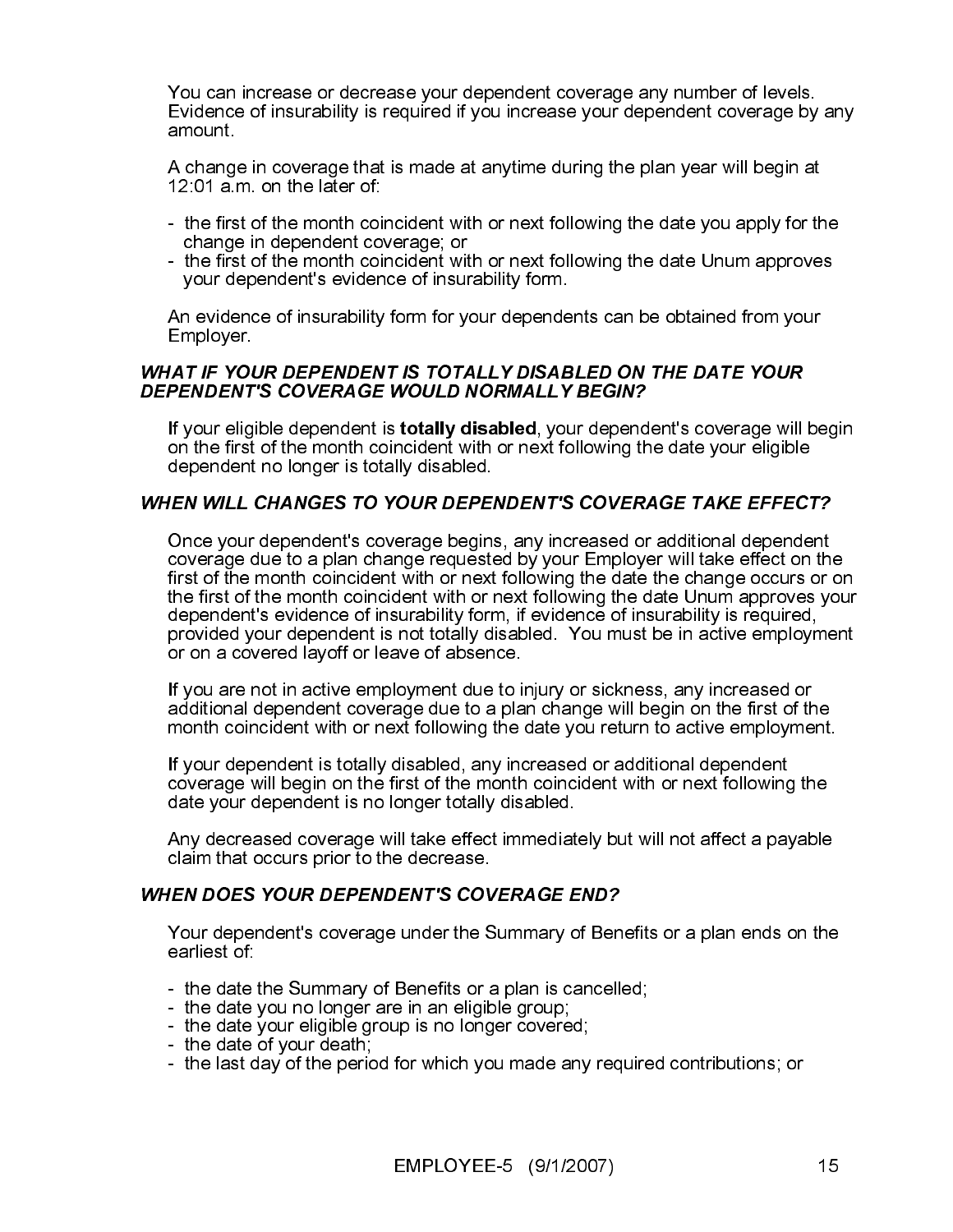- the last day you are in active employment unless continued due to a covered layoff or leave of absence or due to an injury or sickness, as described in this certificate

Coverage for any one dependent will end on the earliest of:

- the date your coverage under a plan ends;
- the date your dependent ceases to be an eligible dependent;
- for a spouse, the date of divorce or annulment.

Unum will provide coverage for a payable claim which occurs while your dependents are covered under the Summary of Benefits or plan.

# WILL COVERAGE CONTINUE FOR A CHILD AGE 19 OR OVER WHO BECAME

Coverage will be continued for a child age 19 or over who became physically or mentally disabled while covered under the plan provided:

- the child is unmarried;
- the disability was acquired before the child's coverage would have ended;
- the child is incapable of self-support and remains so incapable;
- you are the main source of support and maintenance.

Unum must receive proof within 31 days of the date the child attains age 19 and as required during the first two years. After the first two years Unum will ask for proof when needed but not more than once a year.

You or your authorized representative can start legal action regarding a claim 60 days after proof of claim has been given and up to 3 years from the time proof of claim is required, unless otherwise provided under federal law.

# **HOW CAN STATEMENTS MADE IN YOUR APPLICATION FOR THIS COVERAGE**

**DISABLED WHILE COVERED UNDER THE PLAN?**<br>
Coverage will be continued for a child age 19 or over who became physically or<br>
mentally disabeld while covered under the plan provided:<br>
The child is unmarried;<br>
The child is unma Coverage will be continued for a child age 19 or overtally disabled while covered under the plan promentally disabled while covered under the plan promentally is unmarried;<br>
the child is unmarried;<br>
the disability was acqu You or your authorized representative can start legal action roays after proof of claim has been given and up to 3 years fric claim is required, unless otherwise provided under federal law<br>
HOW CAN STATEMENTS MADE IN YOUR **BE USED?**<br>
Unum considers any statements you or your Employer make in a signed application<br>
for coverage or an evidence of insurability form a representation and not a warrant<br>
If any of the statements you or your Employe Unum cc<br>
for cover<br>
If any of<br>
at the tim<br>
- reduce<br>
cancel<br>
We will u<br>
insurabil<br>
Except ir<br>
is in forc<br>
If the Em Unum considers any statements you or your Employer make in a signed application for coverage or an evidence of insurability form a representation and not a warranty. If any of the statements you or your Employer make are not complete and/or not true at the time they are made, we can:

- reduce or deny any claim; or
- cancel your coverage from the original effective date.

We will use only statements made in a signed application or an evidence of insurability form as a basis for doing this.

Except in the case of fraud, Unum can take action only in the first 2 years coverage is in force.

If the Employer gives us information about you that is incorrect, we will: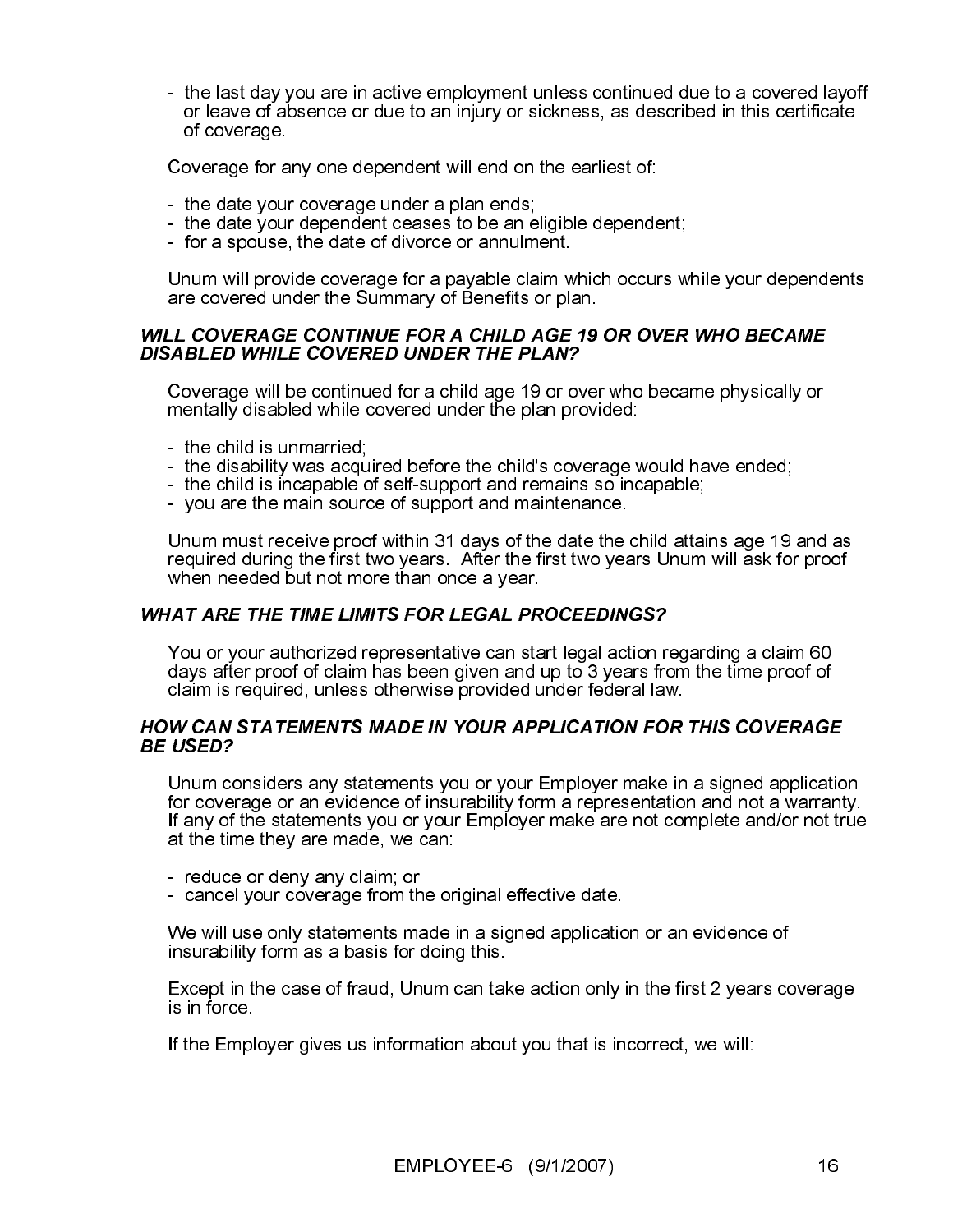- use the facts to decide whether you have coverage under the plan and in what amounts; and
- make a fair adjustment of the premium.

Unum wants to ensure you and your Employer do not incur additional insurance costs as a result of the undermining effects of insurance fraud. Unum promises to focus on all means necessary to support fraud detection, investigation, and prosecution.

HOW WILL UNUM HANDLE INSURANCE FRAUD?<br>
Unum wants to ensure you and your Employer do<br>
costs as a result of the undermining effects of insu<br>
focus on all means necessary to support fraud det<br>
prosecution.<br>
It is a crime if It is a crime if you knowingly, and with intent to injure, defraud or deceive Unum, or provide any information, including filing a claim, that contains any false, incomplete or misleading information. These actions, as well as submission of materially false information, will result in denial of your claim, and are subject to prosecution and punishment to the full extent under state and/or federal law. Unum will pursue all appropriate legal remedies in the event of insurance fraud.

The Summary of Benefits does not replace or affect the requirements for coverage by any workers' compensation or state disability insurance.

# DOES YOUR EMPLOYER ACT AS YOUR AGENT OR UNUM'S AGENT?

DOES THE SUMMARY OF BENEFITS REPLACE OR AFFECT ANY WORKERS'<br>COMPENSATION OR STATE DISABILITY INSURANCE?<br>The Summary of Benefits does not replace or affect the requirements for covera<br>by any workers' compensation or state d The Summary of Benefits does not replace or affect the by any workers' compensation or state disability insurance<br>DOES YOUR EMPLOYER ACT AS YOUR AGENT OR UN<br>For the purposes of the Summary of Benefits, your Emplor as your DOES YOUR EMPLOYER ACT AS YOUR AGENT OR UNUM'S AGENT?<br>
For the purposes of the Summary of Benefits, your Employer acts on its<br>
or as your agent. Under no circumstances will your Employer be deeme<br>
of Unum.<br>
EMPLOYEE-7 (9/1 For the purposes of the Summary of Benefits, your Employer acts on its own behalf or as your agent. Under no circumstances will your Employer be deemed the agent of Unum.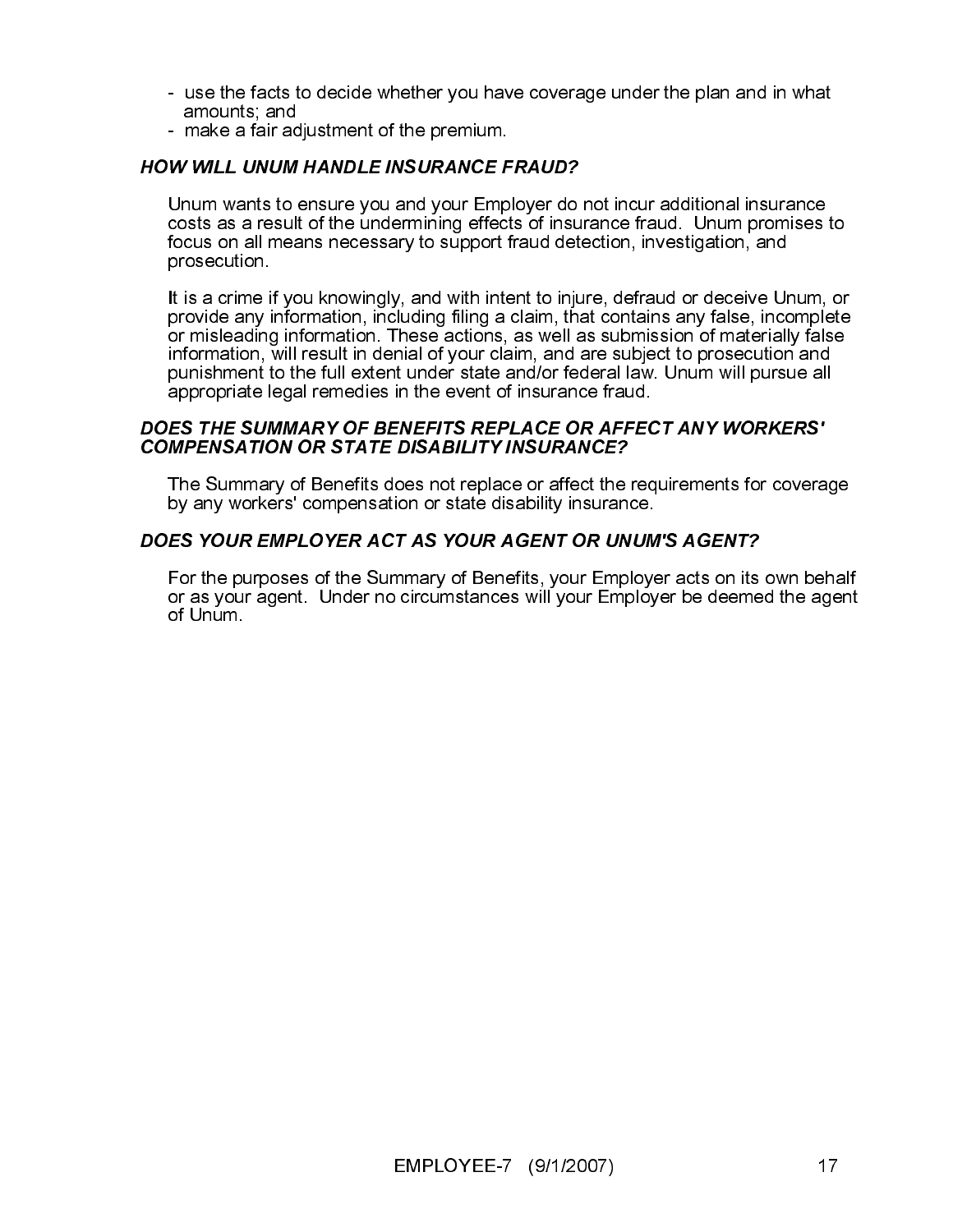# **LIFE INSURANCE**

# **BENEFIT INFORMATION**

# **WHEN WILL YOUR BENEFICIARY RECEIVE PAYMENT?**

Your beneficiary(ies) will receive payment when Unum approves your death claim.

Unum will require a certified copy of the death certificate, enrollment documents and a Notice and Proof of Claim form.

Unum will determine the payment according to the amount of insurance shown in the LIFE INSURANCE "BENEFITS AT A GLANCE" page.

Unum will determine the payment according to the amount of insurance shown in the LIFE INSURANCE "BENEFITS AT A GLANCE" page

"Annual Earnings" means your base annual income from your Employer in effect just prior to your date of loss. It includes your base pay before taxes. It is prior to any deductions made for pre-tax contributions to a qualified deferred compensation plan, Section 125 plan, or flexible spending account. It does not include income received from commissions, bonuses, overtime pay or any other extra compensation, or income received from sources other than your Employer.

NEFIT INFORMATION<br> *RY RECEIVE PAYMEL*<br>
ive payment when Unu<br>
UIRED FOR PROOF C<br>
opy of the death certific<br>
orm.<br>
YOU IF UNUM APPRO<br>
nent according to the a<br>
SAT A GLANCE" pag<br>
YOUR BENEFICIARY<br>
nent according to the a<br>
SA Your beneficiary(ies) will receive agment when Unum at<br>
WHAT DOCUMENTS ARE REQUIRED FOR PROOF OF D.<br>
Unum will require a certified copy of the death certificate,<br>
a Notice and Proof of Glaim form.<br>
HOW MUCH WILL UNUM PAY Y WHAT DOCUMENTS ARE REQUIRED FOR PROOF OF DEATH?<br>
Unum will require a certified copy of the death certificate, enrollm<br>
a Notice and Proof of Claim form.<br>
HOW MUCH WILL UNUM PAY YOU IF UNUM APPROVES YOUR<br>
Unum will determin HOW MUCH WILL UNUM PAY YOU IF UNUM APPROVES YOUR DEPENDENTS<br>
DEATH CLAIM?<br>
Unum will determine the payment according to the amount of insurance shown in<br>
Unum will determine the payment according to the amount of insurance Unum will dete<br>
LIFE INSURA<br>
HOW MUCH WIL<br>
DEATH CLAIM?<br>
Unum will dete<br>
LIFE INSURA<br>
WHAT ARE YOU<br>
"Annual Earnii prior to your divided to your divided to deductions mass<br>
Section 125 pl<br>
from commiss<br>
income receive<br>
If LIFE INSURANCE "BENEFITS AT A GLANCE" page.<br>
HOW MUCH WILL UNUM PAY YOUR BENEFICIARY IF UNUM APPROVES YOUR<br>
DRATH CLAIM?<br>
Unum will determine the payment according to the amount of insurance shown in t<br>
LIFE INSURANCE "BEN Unum will dete<br>LIFE INSURA<br>WHAT ARE YOU<br>"Annual Earnii prior to your deductions mas<br>Section 125 pl<br>from commiss<br>income receive<br>If you are a state 12-month appears<br>annual salary<br>to arrive at you<br>taxes. It is prior deferred LIFE INSURANCE "BENEFITS AT A GLANCE" page.<br>
WHAT ARE YOUR ANNUAL EARNINGS?<br>
"Annual Earnings" means your base annual income from<br>
prior to your date of loss. It includes your base pay before<br>
deductions made for pre-lax c If you are a staff professional with at least a 9-month appointment, but less than a 12-month appointment, the basis of "annual earnings" means 1/12th of your base annual salary in effect just prior to your date of loss. This figure is then annualized to arrive at your "annual earnings". It includes your total base compensation before taxes. It is prior to any deductions made for pre-tax contributions to a qualified deferred compensation plan, Section 125 plan or flexible spending account. It does not include income received from commissions, bonuses, overtime pay or any other extra compensation, or income received from sources other than your Employer.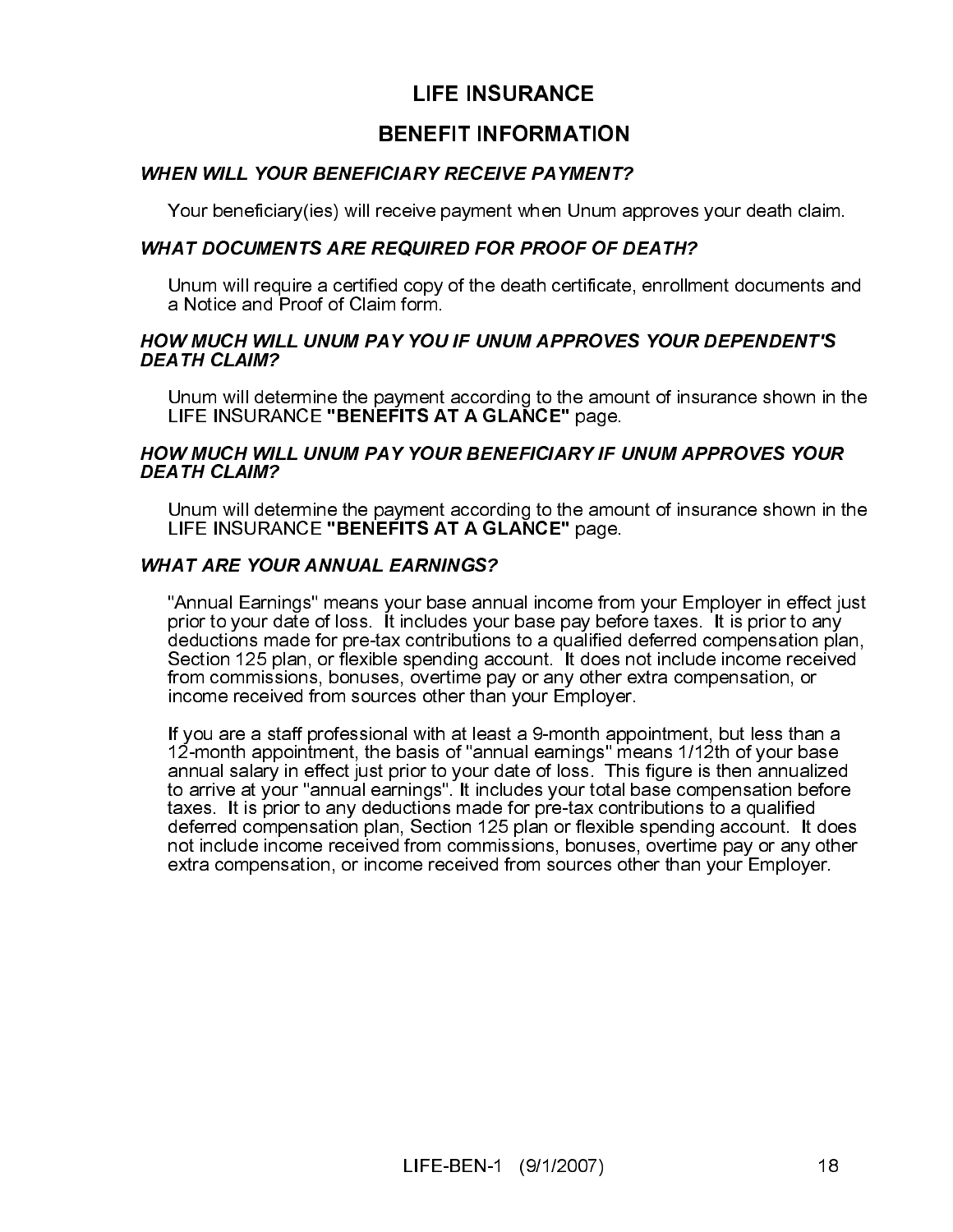If you become disabled while you are on a covered layoff or leave of absence, we will use your annual earnings from your Employer in effect just prior to the date your absence began.

Your life insurance coverage may be continued for a specific time and your life insurance premium will be waived if you qualify as described below.

# **HOW LONG MUST YOU BE DISABLED BEFORE YOU ARE ELIGIBLE TO HAVE**

You must be disabled through your elimination period.

Your elimination period is 6 months.

# **WHEN WILL YOUR LIFE INSURANCE PREMIUM WAIVER BEGIN?**

**DURING A COVERED LAYOFF OR LEAVE OF ABSENCE?**<br>
If you become disabled while you are on a covered layoff or leave of absence,<br>
will use your annual earnings from your Employer in effect just prior to the date<br>
will use you If you become disabled while you are on a covered layoff of<br>
WHAT HAPPENS TO YOUR LIFE INSURANCE COVERAGE<br>
DISABLED?<br>
YOURIC IFE INSURANCE COVERAGE<br>
DISABLED?<br>
YOURIC IIFE insurance coverage may be continued for a specific **DISABLED?**<br>
Your life insurance coverage may be continued for a specific time and your life<br>
insurance premium will be waived if you qualify as described below.<br>
HAPPENTUMS WAIVED?<br>
Your outs the disabled through your eli Your life in<br>
Your life in<br>
LIFE PREMIL<br>
You must<br>
Your elimi<br>
WHEN WILL<br>
Your life in<br>
elimination<br>
may contir<br>
life insuranc<br>
Your life in<br>
you are<br>
you are<br>
you are<br>
you mee<br>
insuranc<br>
your cla<br>
After we a<br>
your cla<br>
Af LIFE PREMIUMS WAIVED?<br>
You must be disabled through your elimination period.<br>
Your elimination period is 6 months.<br>
WHEN WILL YOUR LIFE INSURANCE PREMIUM WAIVER BEGIN?<br>
Your life insurance premium waiver will begin when we You must be disabled thre<br>
You must be disabled thre<br>
Your elimination period is<br>
WHEN WILL YOUR LIFE INS<br>
Your life insurance premium pa<br>
life insurance premium wa<br>
Ife insurance premium wa<br>
Your life insurance premium<br>
-Your life insurance premium waiver will begin when we approve your elimination period has ended and you meet the following conditions may continue premium waiver begins.<br>Wour life insurance premium waiver begins.<br>Your lif Your life insurance premium waiver will begin when we approve your claim, if the elimination period has ended and you meet the following conditions. Your Employer may continue premium payments until Unum notifies your Employer of the date your life insurance premium waiver begins.

Your life insurance premium will be waived if you meet these conditions:

- you are less than 60 and insured under the plan.
- you become disabled and remain disabled during the elimination period.
- you meet the notice and proof of claim requirements for disability while your life insurance is in effect or within three months after it ends.
- your claim is approved by Unum.

After we approve your claim, Unum does not require further premium payments for you while you remain disabled according to the terms and provisions of the plan.

Your life insurance amount will not increase while your life insurance premiums are being waived. Your life insurance amount will reduce or cease at any time it would reduce or cease if you had not been disabled.

The life insurance premium waiver will automatically end if:

- you recover and you no longer are disabled;
- you fail to give us proper proof that you remain disabled;
- you refuse to have an examination by a physician chosen by Unum;
- you reach age 65; or
- The life insurance premium waiver will automatically end if:<br>- you recover and you no longer are disabled;<br>- you fail to give us proper proof that you remain disabled;<br>- you refuse to have an examination by a physician cho - premium has been waived for 12 months and you are considered to reside outside the United States. You will be considered to reside outside the United States when you have been outside the United States for a total period of 6 months or more during any 12 consecutive months for which premium has been waived.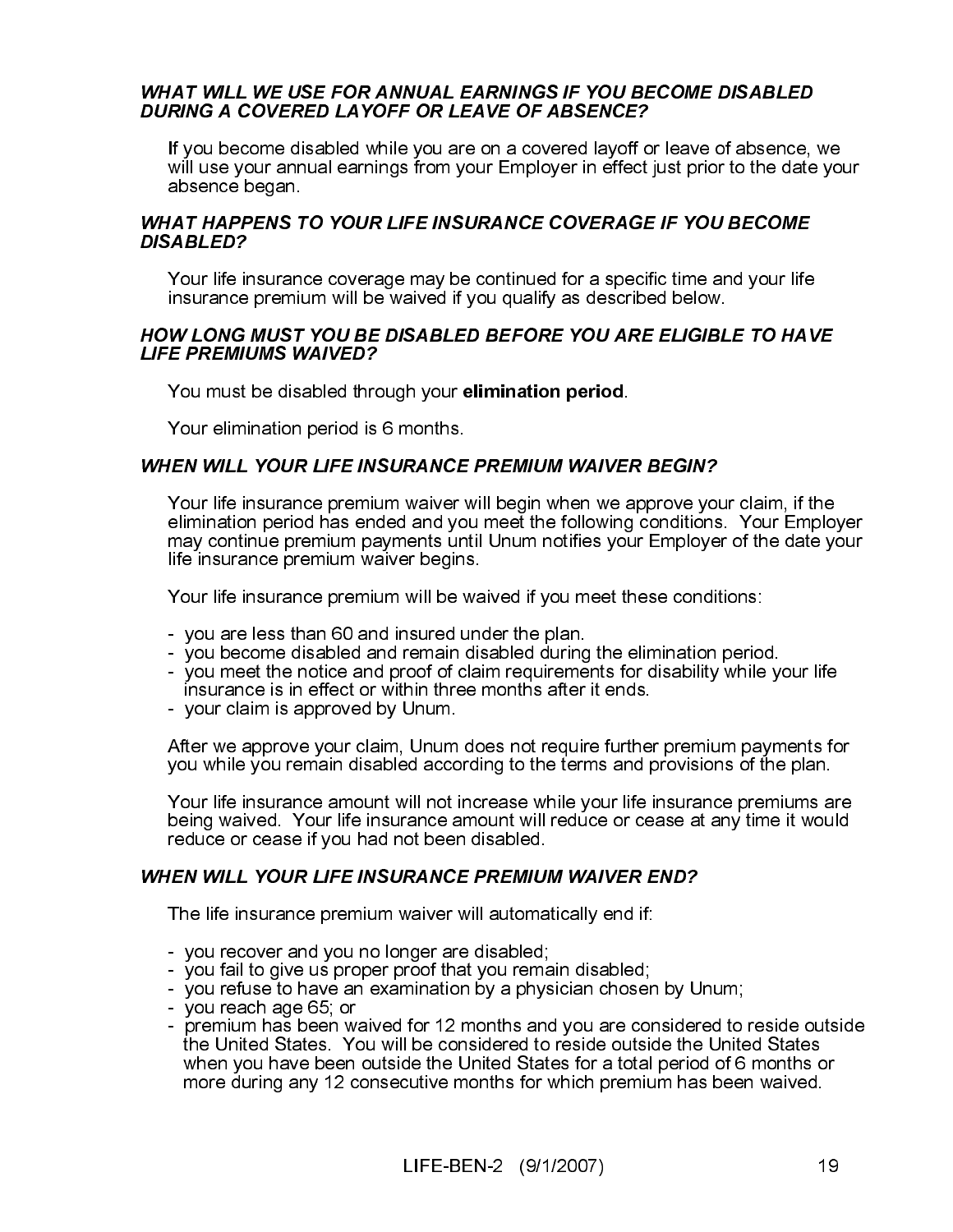You are disabled when Unum determines that:

- during the elimination period, you are not working in any occupation due to your injury or sickness; and
- after the elimination period, due to the same injury or sickness, you are unable to perform the duties of any gainful occupation for which you are reasonably fitted by training, education or experience.

You must be under the regular care of a physician in order to be considered disabled.

The loss of a professional or occupational license or certification does not, in itself, constitute disability.

**HOW DOES UNUM DEFINE DISABILITY?**<br>
You are disabled when Unum determines<br>
- during the elimination period, you are r<br>
injury or sickness; and<br>
- after the elimination period, due to the<br>
perform the duties of any gainful We may require you to be examined by a physician, other medical practitioner or vocational expert of our choice. Unum will pay for this examination. We can require an examination as often as it is reasonable to do so. We may also require you to be interviewed by an authorized Unum Representative.

Ask your Employer for a life insurance premium waiver claim form.

The form has instructions on how to complete and where to send the claim.

Ask your Employer for a life insurance premium waiver cla<br>
The form has instructions on how to complete and where t<br>
AT INSURANCE IS AVAILABLE WHILE YOU ARE SATI<br>
ANDILITY REQUIREMENTS? (See Conversion Privilege<br>
You may u メー・ルシ ヘンド/ IU II IK **DISABILITY REQUIREMENTS?** (See Conversion Privilege)<br>
You may use this life conversion privilege when your life insurance termine you are satisfying the disability requirements. Please refer to the conversion of privilege **DISABILITY REQUIREMENTS? (See Conversion Privilege)**<br>
You may use this life conversion privilege when your life ins<br>
you are satisfying the disability requirements. Please refer<br>
privilege below. You are not eligible to a You may use this life conversion privilege when your life insurance terminates while you are satisfying the disability requirements. Please refer to the conversion privilege below. You are not eligible to apply for this life conversion if you return to work and, again, become covered under the plan.

If an individual life insurance policy is issued to you, any benefit for your death under this plan will be paid only if the individual policy is returned for surrender to Unum. Unum will refund all premiums paid for the individual policy.

The amount of your death benefit will be paid to your named beneficiary for the plan. If, however, you named a different beneficiary for the individual policy and the policy is returned to Unum for surrender, that different beneficiary will not be paid.

If you want to name a different beneficiary for this group plan, you must change your beneficiary as described in the Beneficiary Designation page of this group plan.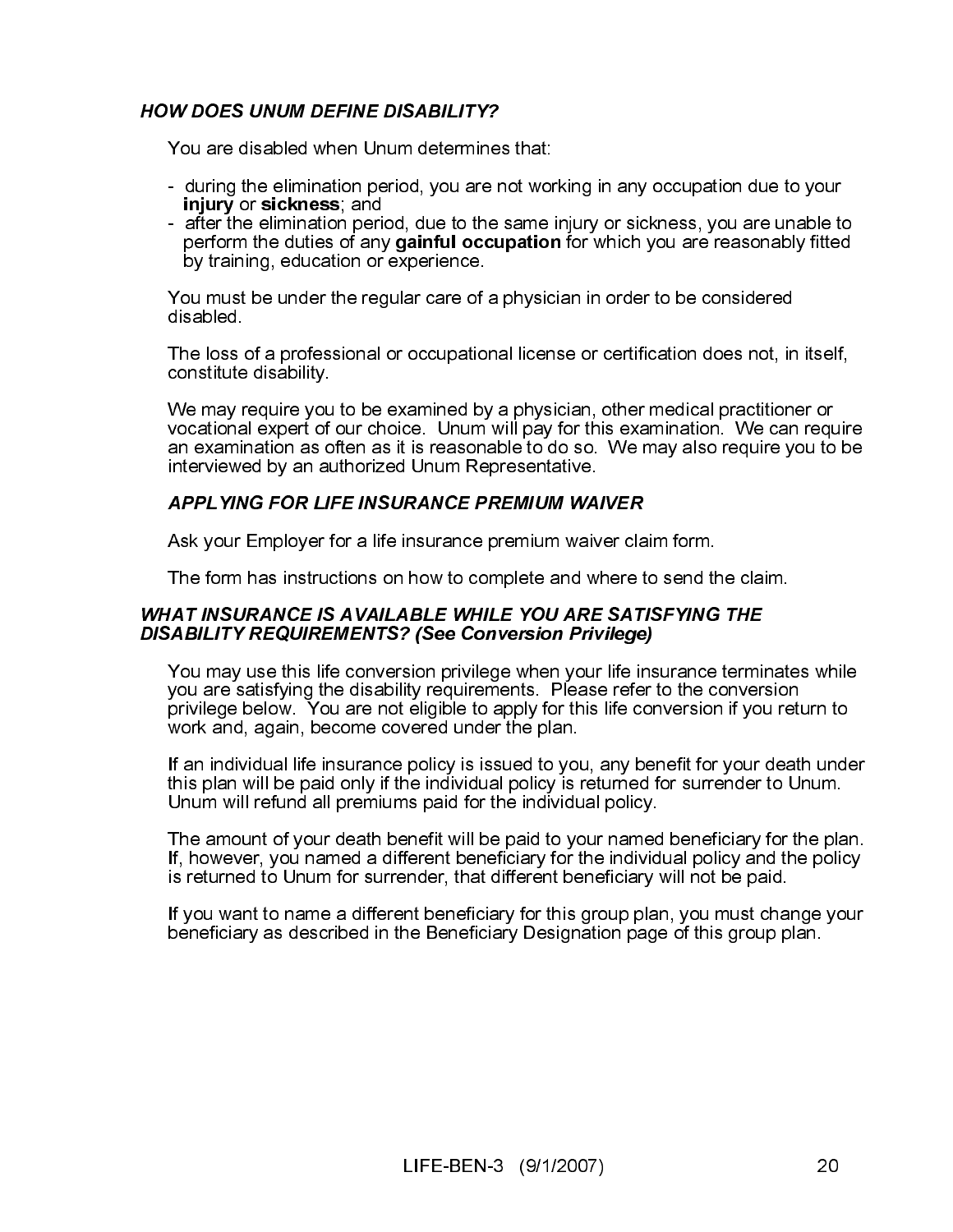# WHAT INSURANCE IS AVAILABLE WHEN COVERAGE ENDS? (Conversion Privilege)

When coverage ends under the plan, you and your dependents can convert your coverages to individual life policies, without evidence of insurability. The maximum amounts that you can convert are the amounts you and your dependents are insured for under the plan. You may convert a lower amount of life insurance.

You and your dependents must apply for individual life insurance under this life conversion privilege and pay the first premium within 31 days after the date:

- your employment terminates; or
- you or your dependents no longer are eligible to participate in the coverage of the plan.

If you convert to an individual life policy, then return to work, and, again, become insured under the plan, you are not eligible to convert to an individual life policy again. However, you do not need to surrender that individual life policy when you return to work.

Converted insurance may be of any type of the level premium whole life plans then in use by Unum. The person may elect one year of Preliminary Term insurance under the level premium whole life policy. The individual policy will not contain disability or other extra benefits.

# WHAT LIMITED CONVERSION IS AVAILABLE IF THE SUMMARY OF BENEFITS OR THE PLAN IS CANCELLED? (Conversion Privilege)

You and your dependents may convert a limited amount of life insurance if you have been insured under your Employer's group plan with Unum for at least five (5) years and the Summary of Benefits or the plan:

- is cancelled with Unum; or
- changes so that you no longer are eligible.

The individual life policy maximum for each of you will be the lesser of:

- \$10,000; or
- your or your dependent's coverage amounts under the plan less any amounts that become available under any other group life plan offered by your Employer within 31 days after the date the Summary of Benefits or the plan is cancelled.

# **PREMIUMS**

Premiums for the converted insurance will be based on:

- the person's then attained age on the effective date of the individual life policy;
- the type and amount of insurance to be converted;
- Unum's customary rates in use at that time; and
- the class of risk to which the person belongs.

If the premium payment has been made, the individual life policy will be effective at the end of the 31 day conversion application period.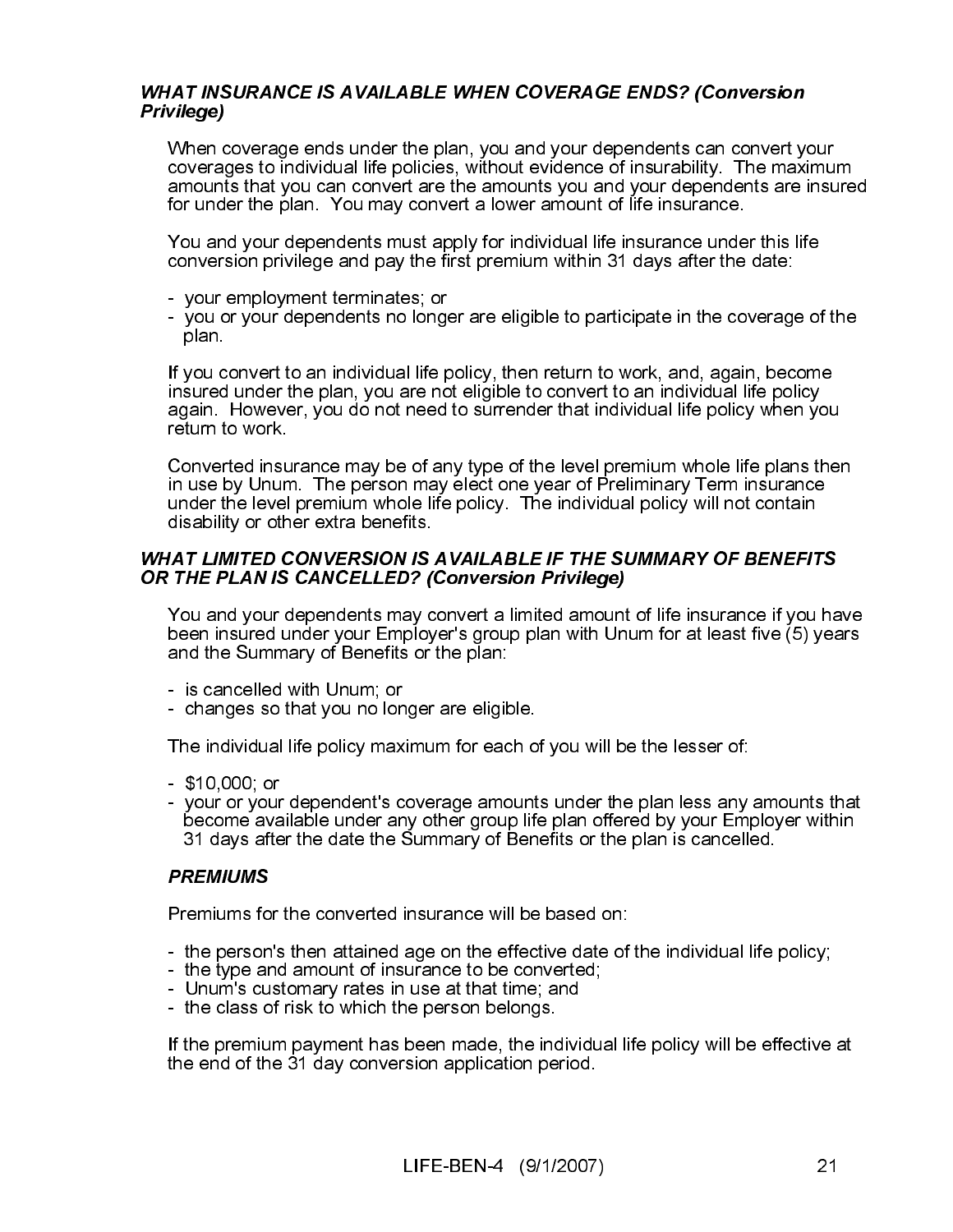# DEATH DURING THE THIRTY-ONE DAY CONVERSION APPLICATION PERIOD

If you or your dependents die within the 31 day conversion application period, Unum will pay the beneficiary(ies) the amount of insurance that could have been converted. This coverage is available whether or not you have applied for an individual life policy under the conversion privilege.

# APPLYING FOR CONVERSION

Ask your Employer for a conversion application form which includes cost information.

When you complete the application, send it with the first premium amount to:

Unum - Conversion Unit 2211 Congress Street Portland, Maine 04122-1350 1-800-343-5406

# WILL UNUM ACCELERATE YOUR OR YOUR DEPENDENT'S DEATH BENEFIT FOR THE PLAN IF YOU OR YOUR DEPENDENT BECOMES TERMINALLY ILL? (Accelerated Benefit)

If you or your dependent becomes terminally ill while you or your dependent is insured by the plan, Unum will pay you a portion of your or your dependent's life insurance benefit one time. The payment will be based on 50% of your or your dependent's life insurance amount. However, the one-time benefit paid will not be greater than \$500,000.

Your or your dependent's right to exercise this option and to receive payment is subject to the following:

- you or your dependent requests this election, in writing, on a form acceptable to Unum;
- you or your dependent must be terminally ill at the time of payment of the Accelerated Benefit;
- your or your dependent's physician must certify, in writing, that you or your dependent is terminally ill and your or your dependent's life expectancy has been reduced to less than 12 months; and
- the physician's certification must be deemed satisfactory to Unum.

The Accelerated Benefit is available on a voluntary basis. Therefore, you or your dependent is not eligible for benefits if:

- you or your dependent is required by law to use this benefit to meet the claims of creditors, whether in bankruptcy or otherwise; or
- you or your dependent is required by a government agency to use this benefit in order to apply for, get, or otherwise keep a government benefit or entitlement.

Premium payments must continue to be paid on the full amount of life insurance unless you qualify to have your life premium waived.

Also, premium payments must continue to be paid on the full amount of your dependent's life insurance unless you qualify to have your life premium waived.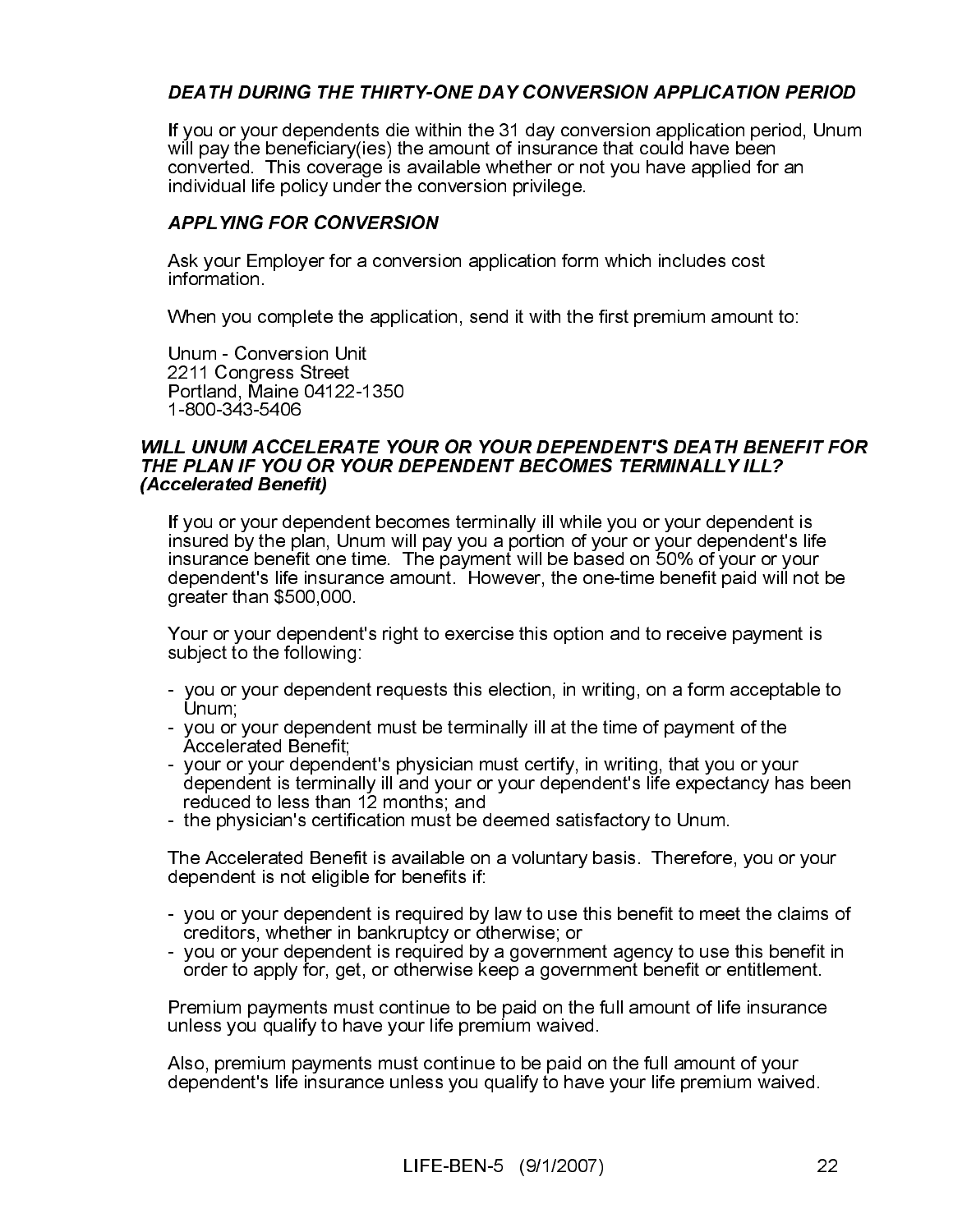If you have assigned your rights under the plan to an assignee or made an irrevocable beneficiary designation, Unum must receive consent, in writing, that the assignee or irrevocable beneficiary has agreed to the Accelerated Benefit payment on your behalf in a form acceptable to Unum before benefits are payable.

An election to receive an Accelerated Benefit will have the following effect on other benefits:

- the death benefit payable will be reduced by any amount of Accelerated Benefit that has been paid; and
- any amount of life insurance that would be continued under a disability continuation provision or that may be available under the conversion privilege will be reduced by the amount of the Accelerated Benefit paid. The remaining life insurance amount will be paid according to the terms of the Summary of Benefits subject to any reduction and termination provisions.

Benefits paid may be taxable. Unum is not responsible for any tax or other effects of any benefit paid. As with all tax matters, you or your dependent should consult your personal tax advisor to assess the impact of this benefit.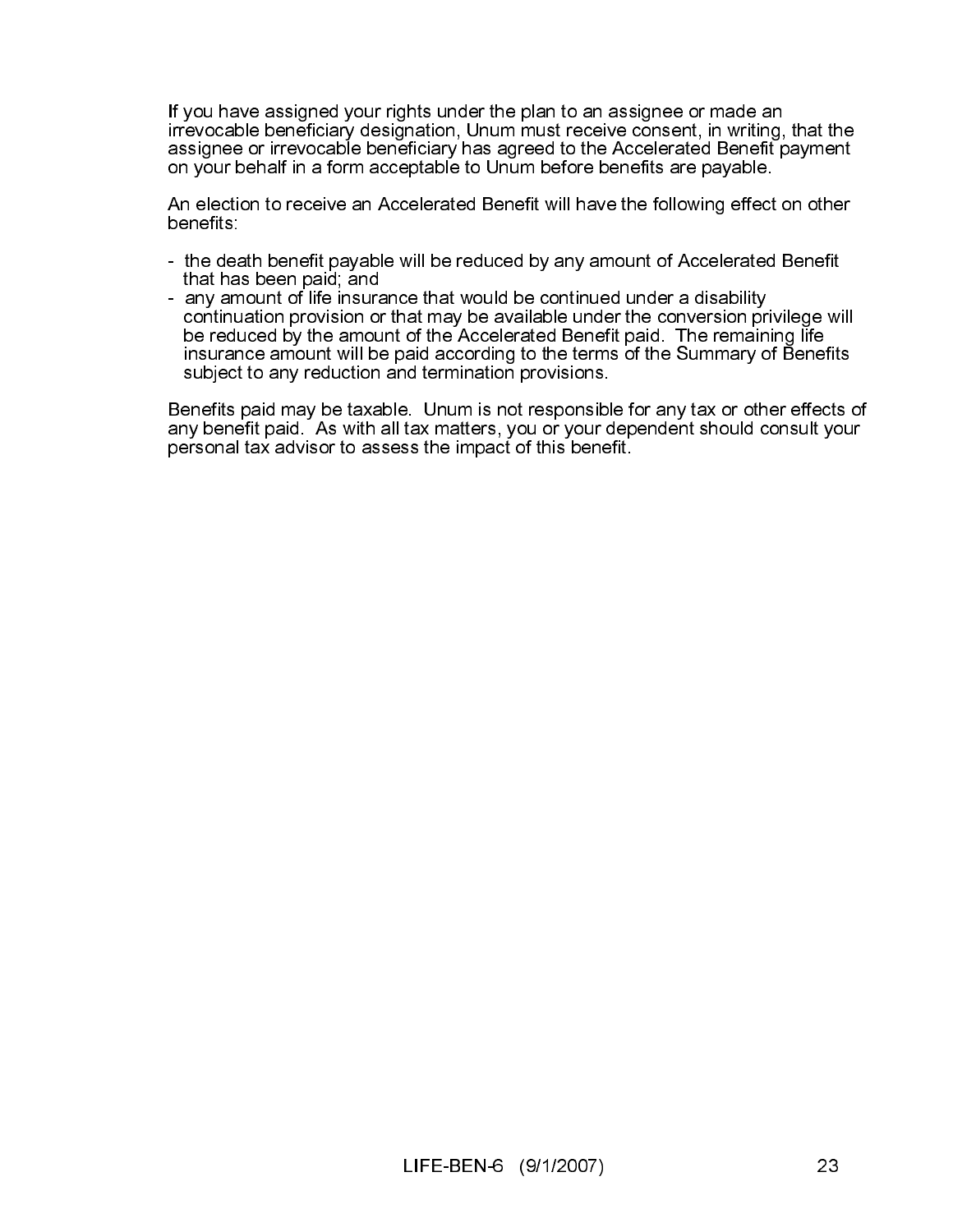# **LIFE INSURANCE**

# **OTHER BENEFIT FEATURES**

# WHAT COVERAGE IS AVAILABLE IF YOU END EMPLOYMENT OR YOU WORK REDUCED HOURS? (Portability)

If your employment ends with or you retire from your Employer or you are working less than the minimum number of hours as described under Eligible Groups in this plan, you may elect portable coverage for yourself and your dependents.

**EXAMPLE IT FEATURE INT FEATURE IF YOU END EMP**<br> **SLE IF YOU END EMP**<br>
or you retire from your<br>
or of hours as described<br>
sured dependents also<br>
an cannot become insult and for portable coveration<br>
DVERAGE AND AMOU<br>
age wi VAILABLE IF YOU END EMPLOYMINABLE IF YOU END EMPLOYMINABURY<br>
Intability)<br>
ds with or you retire from your Emplo<br>
number of hours as described under<br>
trable coverage for yourself and your<br>
your insured dependents also may e In case of your death, your insured dependents also may elect portable coverage for themselves. However, children cannot become insured for portable coverage unless the spouse also becomes insured for portable coverage.

# PORTABLE INSURANCE COVERAGE AND AMOUNTS AVAILABLE

The portable insurance coverage will be the current coverage and amounts that you and your dependents are insured for under your Employer's group plan.

However, the amount of portable coverage for you will not be more than:

- the highest amount of life insurance available for employees under the plan; or
- 5x your annual earnings; or
- \$750,000 from all Unum group life and accidental death and dismemberment plans combined,

whichever is less.

The amount of ported life insurance must be equal to or greater than the amount of ported accidental death and dismemberment insurance.

The amount of portable coverage for your spouse will not be more than:

- the highest amount of life insurance available for spouses under the plan; or
- 100% of your amount of portable coverage; or
- \$750,000 from all Unum group life and accidental death and dismemberment plans combined,

whichever is less.

The amount of ported life insurance must be equal to or greater than the amount of ported accidental death and dismemberment insurance.

The amount of portable coverage for a child will not be more than:

- the highest amount of life insurance available for children under the plan; or
- 100% of your amount of portable coverage; or
- $-$  \$20,000

whichever is less.

The amount of ported life insurance must be equal to or greater than the amount of ported accidental death and dismemberment insurance.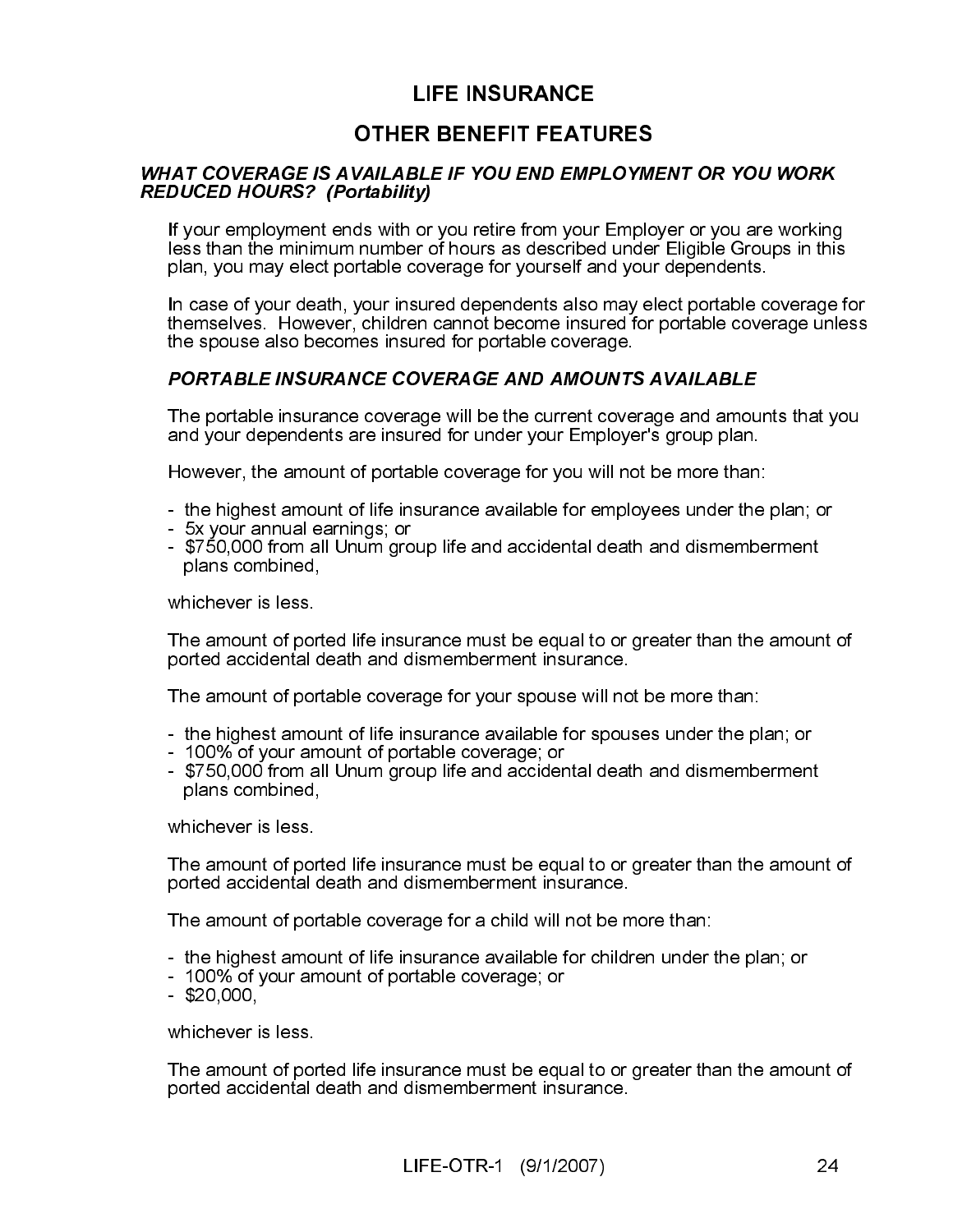The minimum amount of coverage that can be ported is \$5,000 for you and \$1,000 for your dependents. If the current amounts under the plan are less than \$5,000 for you and \$1,000 for your dependents you and your dependents may port the lesser amounts.

Your or your dependent's amount of life insurance will reduce or cease at any time it would reduce or cease for your eligible group if you had continued in active employment with your Employer.

# APPLYING FOR PORTABLE COVERAGE

You must apply for portable coverage for yourself and your dependents and pay the first premium within 31 days after the date:

- your coverage ends or you retire from your Employer; or
- you begin working less than the minimum number of hours as described under Eligible Groups in this plan.

Your dependents must apply for portable coverage and pay the first premium within 31 days after the date you die.

You are not eligible to apply for portable coverage for yourself if:

- you have an **injury** or **sickness**, under the terms of this plan, which has a material effect on life expectancy;
- the policy is cancelled (the Policy is the group policy issued to the Trustees of the Select Group Insurance Trust in which your Employer participates); or
- you failed to pay the required premium under the terms of this plan.

You are not eligible to apply for portable coverage for a dependent if:

- you do not elect portable coverage for yourself;
- you have an injury or sickness, under the terms of this plan, which has a material effect on life expectancy ;
- your dependent has an injury or sickness, under the terms of this plan, which has a material effect on life expectancy;
- the policy is cancelled (the Policy is the group policy issued to the Trustees of the Select Group Insurance Trust in which your Employer participates); or
- you failed to pay the required premium under the terms of this plan.

In case of your death, your spouse is not eligible to apply for portable coverage if:

- your surviving spouse is not insured under this plan;
- your surviving spouse has an injury or sickness, under the terms of this plan, which has a material effect on life expectancy;
- the policy is cancelled (the Policy is the group policy issued to the Trustees of the Select Group Insurance Trust in which your Employer participates); or
- you failed to pay the required premium under the terms of this plan for your spouse.

In case of your death, your child is not eligible for portable coverage if:

- your surviving spouse is not insured under this plan;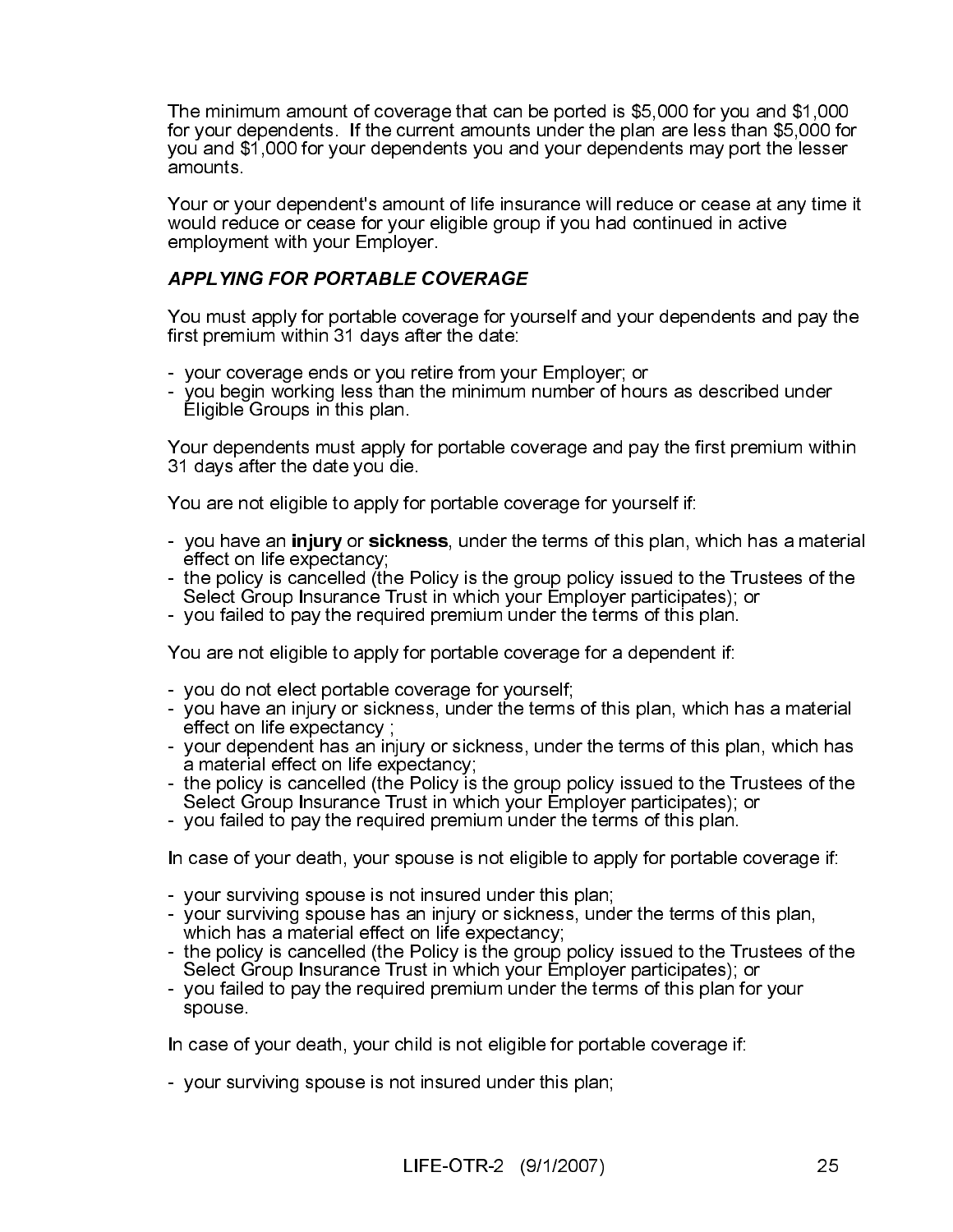- your surviving spouse is insured under this plan and chooses not to elect portable coverage;
- your surviving spouse has an injury or sickness, under the terms of this plan, which has a material effect on life expectancy;
- your child has an injury or sickness, under the terms of this plan, which has a material effect on life expectancy;
- the policy is cancelled (the Policy is the group policy issued to the Trustees of the Select Group Insurance Trust in which your Employer participates); or
- you failed to pay the required premium under the terms of this plan for your child.

If we determine that because of an injury or sickness, which has a material effect on life expectancy, you or your dependents were not eligible for portability at the time you or your dependents elected portable coverage, the benefit will be adjusted to the amount of whole life coverage the premium would have purchased under the Conversion Privilege.

# APPLYING FOR INCREASES OR DECREASES IN PORTABLE COVERAGE

You or your dependents may increase or decrease the amount of life insurance coverage. The minimum and maximum benefit amounts are shown above. However, the amount of life insurance coverage cannot be decreased below \$5,000 for you and \$1,000 for your dependents. All increases are subject to evidence of insurability. Portable coverage will reduce at the ages and amounts shown in the LIFE INSURANCE "BENEFITS AT A GLANCE" page.

# **ADDING PORTABLE COVERAGE FOR DEPENDENTS**

LIFE INSURANCE "BENEFITS AT A GLANCE" page.<br>
ADDING PORTABLE COVERAGE FOR DEPENDENT.<br>
If you choose not to enroll your dependents when your correctable coverage, you may enroll your dependents<br>
flow on portable coverage, y If you choose not to enroll your dependents when your dependents when your defor portable coverage, you may enroll your dependents at allowed under the group plan. Evidence of insurability is r<br>You may enroll newly acquire If you choose not to enroll your dependents when your dependents were first eligible for portable coverage, you may enroll your dependents at any time for the amounts allowed under the group plan. Evidence of insurability is required.

You may enroll newly acquired dependents at any time for the amounts allowed under the group plan. Evidence of insurability is required.

Portable coverage for you will end for the following reasons:

- the date you fail to pay any required premium; or
- Portable coverage for you will end for the<br>the date you fail to pay any required pre-<br>the date the policy is cancelled (the Policy Trustees of the Select Group Insurance<br>Portable coverage for a spouse will end f<br>- the date - the date the policy is cancelled (the Policy is the group policy issued to the Trustees of the Select Group Insurance Trust in which your Employer participates).

Portable coverage for a spouse will end for the following reasons:

- the date you fail to pay any required premium;
- the date your surviving spouse fails to pay any required premium; or
- the date the policy is cancelled (the Policy is the group policy issued to the Trustees of the Select Group Insurance Trust in which your Employer participates).

Portable coverage for a child will end for the following reasons:

- the date you fail to pay any required premium;
- the date your surviving spouse fails to pay any required premium;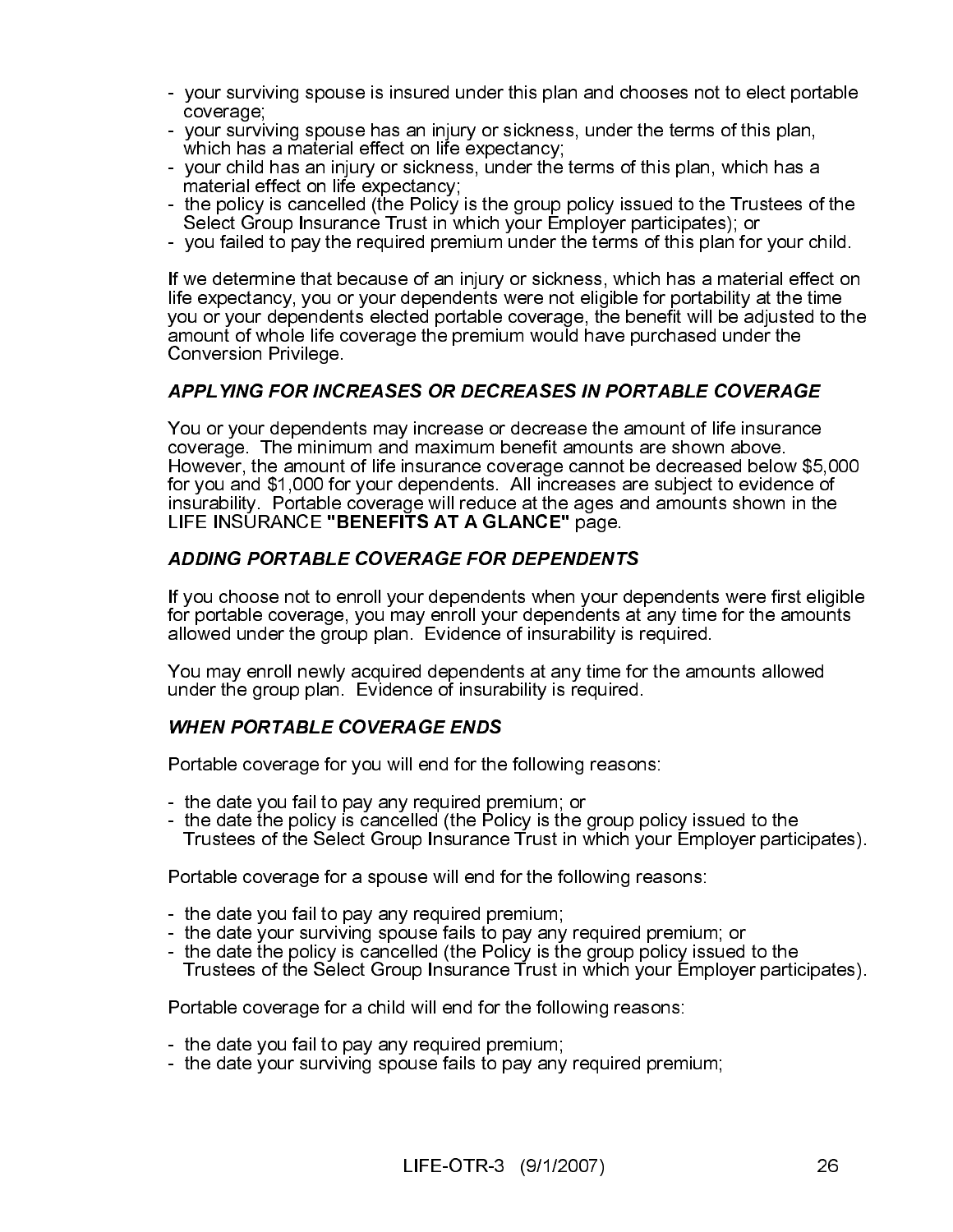- the date the policy is cancelled (the Policy is the group policy issued to the Trustees of the Select Group Insurance Trust in which your Employer participates);
- the date your child no longer qualifies as a dependent; or
- the date the surviving spouse dies.

If portable coverage ends due to failure to pay required premium, portable coverage cannot be reinstated.

# **PREMIUM RATE CHANGES FOR PORTABLE COVERAGE**

Unum may change premium rates for portable coverage at any time for reasons which affect the risk assumed, including those reasons shown below:

- changes occur in the coverage levels;
- changes occur in the overall use of benefits by all insureds;
- changes occur in other risk factors; or
- a new law or a change in any existing law is enacted which applies to portable coverage.

Unium may change premium rates for portable coverage at an<br>which affect the risk assumed, including those reasons shown<br>- changes occur in the coverage levels;<br>- changes occur in the overall use of benefits by all insureds The change in premium rates will be made on a class basis according to Unum's underwriting risk studies. Unum will notify the insured in writing at least 31 days before a premium rate is changed.

**AVAILABLE**<br>
If you or your dependent is not eligible to apply for portable coverage or portable<br>
If you or your dependent may qualify for conversion coverage.<br>
Refer to Conversion Privilege under this plan.<br>
Ask your Empl If you or your dependent is not eligible to apply for portable coverage or portable coverage ends, then you or your dependent may qualify for conversion coverage. Refer to Conversion Privilege under this plan.

Ask your Employer for a conversion application form which includes cost information.

When you complete the application, send it with the first premium amount to:

France and<br>If you or your<br>coverage end<br>Refer to Con\<br>Ask your Emp<br>information.<br>When you col<br>Unum - Conve<br>2211 Congre:<br>Portland, Mai<br>1-800-343-54 Unum - Conversion Unit 2211 Congress Street Portland, Maine 04122-1350 1-800-343-5406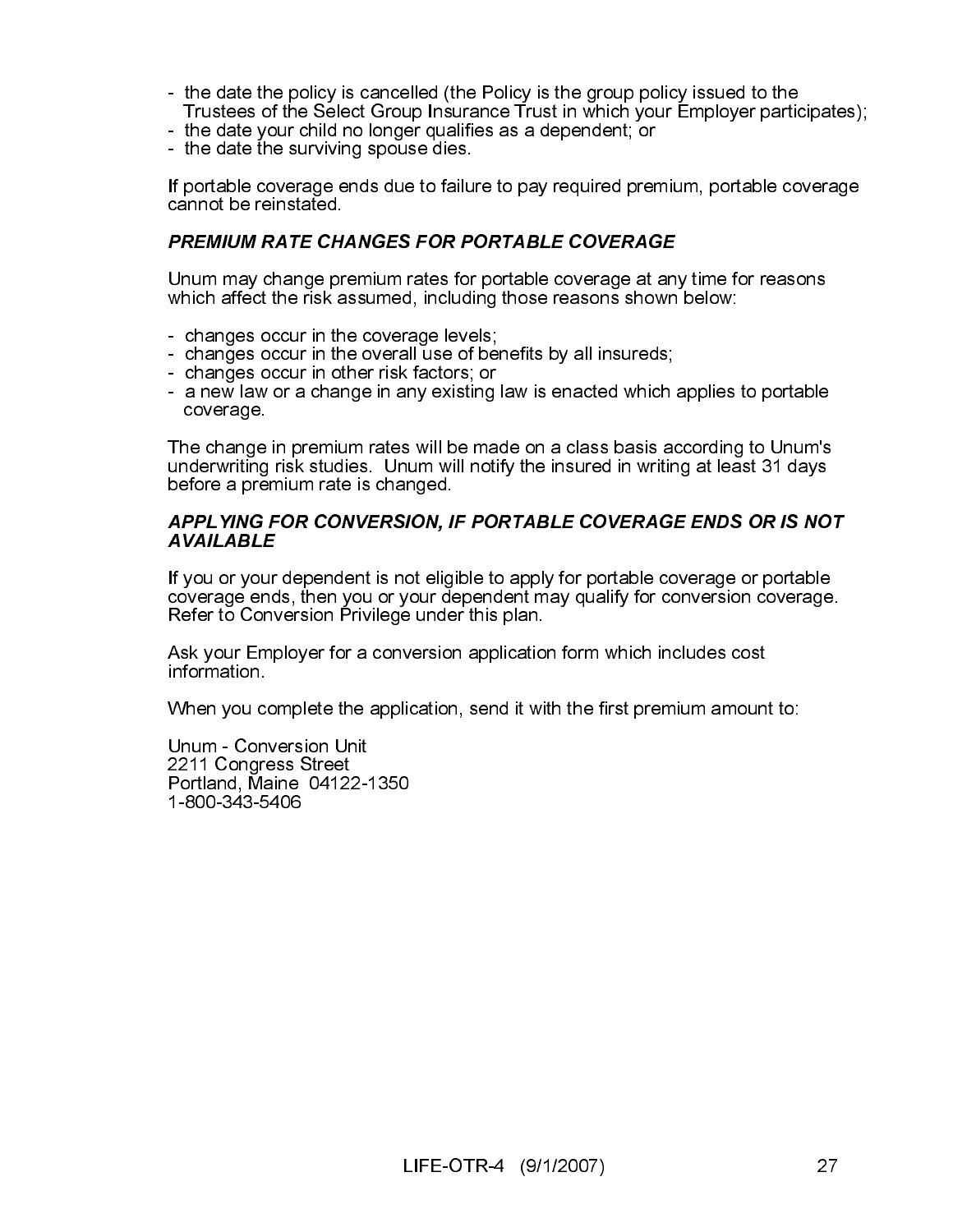# **STATE REQUIREMENTS**

This is to advise you of the addresses and telephone numbers of the Insurance Department and the office where the Summary of Benefits is serviced.

NOTICE:<br>
ddresses and telephone numbe<br>
nere the Summary of Benefits is<br>
INSURANCE DEPARTMENT:<br>
triansas Insurance Department<br>
tile Rock, Arkansas 72201-190-<br>
ain Telephone #: 1-501-371-260<br>
ovee Claims Telephone #: 1-500-8 The Technomic Telephone #: 1-501-371-260<br>
Itle Rock, Arkansas 72201-190<br>
iin Telephone #: 1-501-371-260<br>
umer Telephone #: 1-800-852-5<br>
oyee Claims Telephone #: 1-50<br>
SERVICE OFFICE: Unum<br>
The Crescent Center 6075 Poplar A Arkansas Insurance Department 1200 West Third Street Little Rock, Arkansas 72201-1904 Main Telephone #: 1-501-371-2600 Consumer Telephone #: 1-800-852-5494 Public Employee Claims Telephone #: 1-501-371-2700

and telepho<br>ummary of<br>ICE DEPAF<br>nsurance D<br>Arkansas 7<br>one #: 1-50<br>phone #: 1-50<br>ms Telephon<br>VICE OFFI<br>Unum<br>Crescent Ce<br>Poplar Ave<br>Suite 630<br>i, Tennesse<br>i, Tennesse Unum<br>
The Crescent Center<br>
5075 Poplar Avenue<br>
Suite 630<br>
pphone: (901) 683-86<br>
pphone: (901) 683-86 Unum The Crescent Center 6075 Poplar Avenue Suite 630 Memphis, Tennessee 38119 Telephone: (901) 683-8680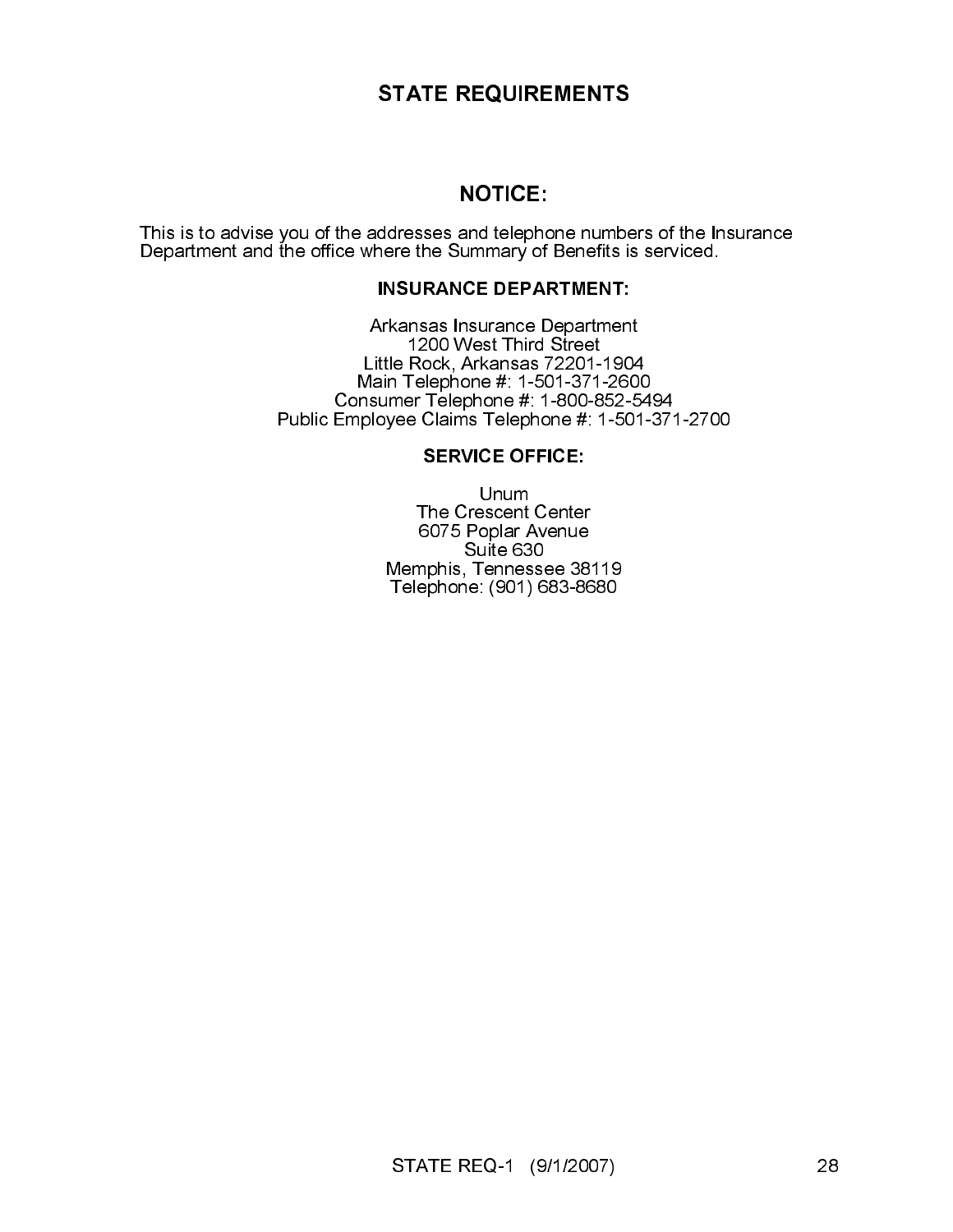# **GLOSSARY**

ACCREDITED SCHOOL means an accredited post-secondary institution of higher<br>ACCREDITED SCHOOL means an accredited post-secondary institution of higher<br>acritive EMPLOYMENT means you are working for your Employer for earning learning for full-time students beyond the 12th grade level.<br>
ACTIVE EMPLOYMENT means you are working for your Fare paid regularly and that you are performing the material<br>
ayour regular occupation. You must be working at **ACTIVE EMPLOYMENT** means you are working for your Employer for earnings that<br>are paid regularly and that you are performing the material and substantial duties of<br>your regular occupation. You must be working at least the are paid regularly and that you are performing the material and substantial duties of your regular occupation. You must be working at least the minimum number of hours as described under Eligible Group(s) in each plan.

Your work site must be:

- your Employer's usual place of business;
- an alternative work site at the direction of your Employer, including your home; or
- a location to which your job requires you to travel.

Normal vacation is considered active employment. Temporary and seasonal workers are excluded from coverage.

# **ACTIVITIES OF DAILY LIVING means:**

- Bathing the ability to wash oneself either in the tub or shower or by sponge bath with or without equipment or adaptive devices.
- Dressing the ability to put on and take off all garments and medically necessary braces or artificial limbs usually worn.
- Toileting the ability to get to and from and on and off the toilet; to maintain a reasonable level of personal hygiene, and to care for clothing.
- Transferring the ability to move in and out of a chair or bed with or without equipment such as canes, quad canes, walkers, crutches or grab bars or other support devices including mechanical or motorized devices.
- Continence the ability to either:
	- voluntarily control bowel and bladder function; or
	- if incontinent, be able to maintain a reasonable level of personal hygiene.
- Eating the ability to get nourishment into the body.

A person is considered unable to perform an activity of daily living if the task cannot be performed safely without another person's stand-by assistance or verbal cueing.

**ACTIVITIES OF DAILY LIVING** means:<br>- Bathing - the ability to wash oneself eit<br>or without equipment or adaptive device<br>Dressing - the ability to put on and take<br>braces or artificial limbs usually worn.<br>- Toileting - the a ANNUAL EARNINGS means your annual income received from your Employer as<br>defined in the plan.<br>COGNITIVELY IMPAIRED means a person has a deterioration or loss in intellectual<br>COGNITIVELY IMPAIRED means a person has a deterio defined in the plan.<br>COGNITIVELY IMP<br>capacity resulting froms of irreversible<br>for his or her own pr<br>ELIMINATION PER<br>before you are eligit<br>EMPLOYEE means<br>EMPLOYER means<br>in the Select Group<br>in the Select Group COGNITIVELY IMPAIRED means a person has a deterioration or loss in intellectual<br>capacity resulting from injury, sickness, advanced age, Alzheimer's disease or similar<br>forms of irreversible dementia and needs another person capacity resulting from injury, sickness, advanced age, Alzheimer's disease or similar forms of irreversible dementia and needs another person's assistance or verbal cueing<br>for his or her own protection or for the protection of others.

for his or her own protection or for the protection of others.<br> **ELIMINATION PERIOD** means a period of continuous disa<br>
before you are eligible to have your life premium waived by<br> **EMPLOYEE** means a person who is in activ ELIMINATION PERIOD means a period of continuous disability which must be satisfied<br>before you are eligible to have your life premium waived by Unum.<br>EMPLOYEE means a person who is in active employment in the United States before you are eligible to have your life premium waived by Unum.<br> **EMPLOYEE** means a person who is in active employment in the U<br> **EMPLOYER** means the Employer/Applicant named in the Applicati<br>
in the Select Group Insuran EMPLOYEE means a person who is in active employment in the United States with the Employer.<br>
EMPLOYER means the Employer/Applicant named in the Application For Participation<br>
in the Select Group Insurance Trust, on the fir Employer.<br>**EMPLOYE**<br>in the Sele<br> **EMPLOYER** means the Employer/Applicant named in the Application For Participation EMPLOYER means the Employer/Applicant named in the Application For Participation<br>in the Select Group Insurance Trust, on the first page of the Summary of Benefits and in<br>GLOSSARY-1 (9/1/2007) 29 in the Select Group Insurance Trust, on the first page of the Summary of Benefits and in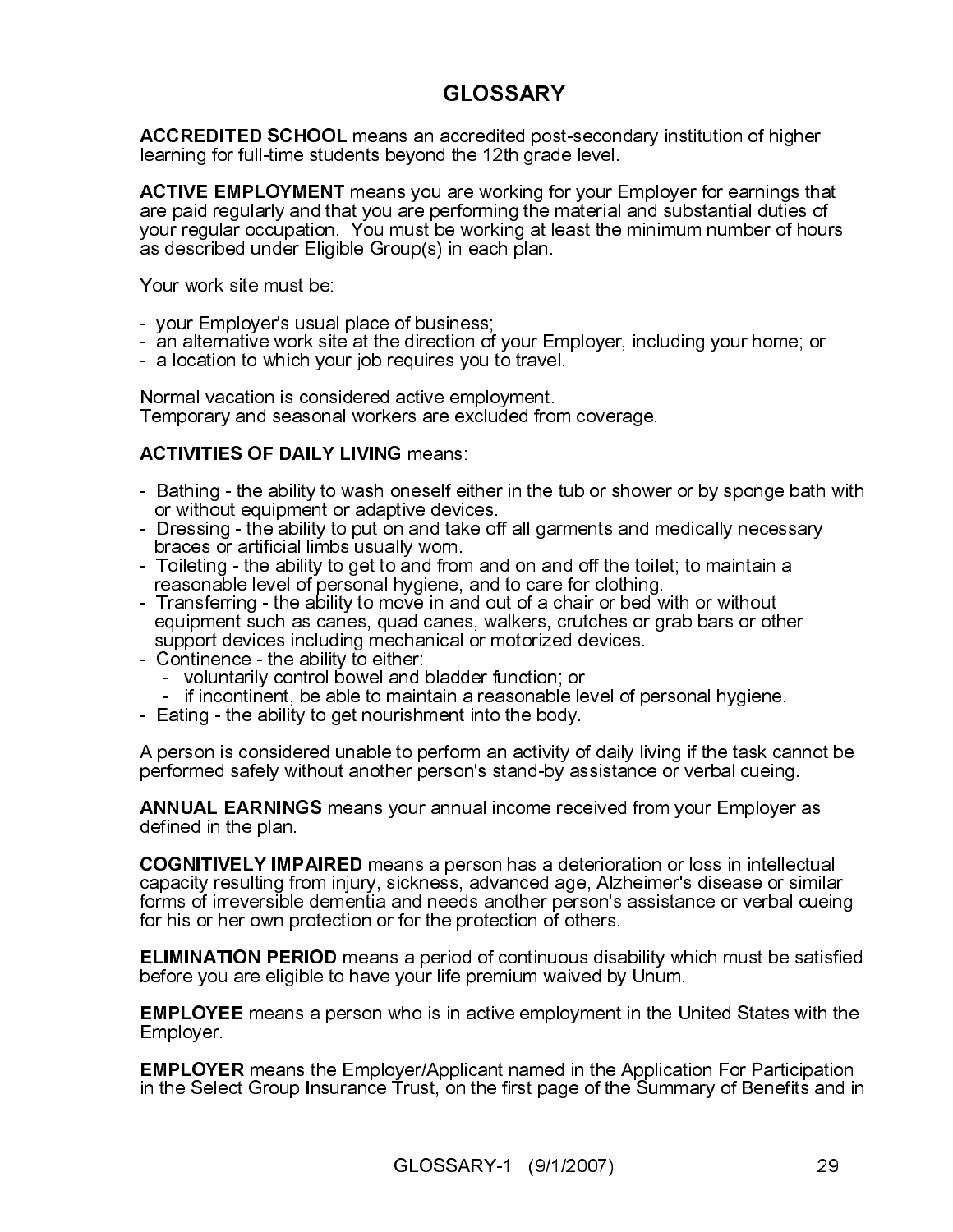all amendments. It includes any division, subsidiary or affiliated company named in the<br>Summary of Benefits.

Summary of Benefits.<br>
EVIDENCE OF INSUF<br>
history which Unum wi<br>
coverage. Evidence of<br>
GAINFUL OCCUPATI<br>
work is or can be experity<br>
of your annual earning<br>
GRACE PERIOD mea<br>
which premium payme<br>
HOSPITAL OR INSTIT<br>
treatm history which Unum will use to determine if you or your dependent is approved for

EVIDENCE OF INSURABILITY means a statement of your or your dependent is approved for<br>Entschy which Union will use to determine if you or your dependent is approved for<br>coverage. Evidence of insurability will be at Unum's e coverage. Evidence of insurability will be at Unum's expense.<br>CAINFUL OCCUPATION means an occupation that within 12<br>work is or can be expected to provide you with an income that<br>of your annual earnings in effect just prior work is or can be expected to provide you with an income that is at least equal to 60%

- 
- GAINFUL OCCUPATION means an occupation that within 12 months of your return to<br>dor's is or can be expected to provide you with an income that is at least equal to 60%<br>of your annual earnings in effect just prior to the dat of your annual earnings in effect just prior to the date your disability began.<br>
GRACE PERIOD means the period of time following the premium due date<br>
which premium payment may be made.<br>
HOSPITAL OR INSTITUTION means an ac GRACE PERIOD means the period of time following the premium due date during<br>
Which premium payment may be made.<br>
HOSPITAL OR INSTITUTION means an accredited facility licensed to provide care<br>
treatment for the condition ca which premium payment may be made.<br>
HOSPITAL OR INSTITUTION means are treatment for the condition causing your<br>
INJURY means:<br>
- for purposes of Portability, a bodily<br>
- for purposes of Portability, a bodily<br>
- for all oth HOSPITAL OR INSTITUTION means an accredited facility licensed to provide care and<br>
INJURY means<br>
- for purposes of Portability, a bodily injury that is the direct result of an accident and<br>
not related to any other cause.<br> treatment for the condition causing your disability.<br>
INJURY means:<br>
- for purposes of Portability, a bodily injury that<br>
- for all other purposes, a bodily injury that is the<br>
- for all other purposes, a bodily injury tha INJURY means:<br>- for purposes on trelated to a<br>- for all other purelated to any c<br>plan.<br>INSURED means<br>LAYOFF or LEA<br>employment for a<br>Employment for a<br>Employer.<br>Your normal vaca<br>layoff or leave of<br>LIFE THREATEP<br>result in you - for purposes of Portability, a bodily injury that is the direct result of an accident and<br>not related to any other cause.<br>For all other purposes, a bodily injury that is the direct result of an accident and not<br>related t not related to any other cause.<br>- **for all other purposes**, a bodily injury that is the direct result of an accident and not related to any other cause. Disability must begin while you are covered under the plan.

- for all other purposes, a bodily injury that is the direct result of an accident and not<br>
plantation any other cause. Disability must begin while you are covered under the<br>
DINOTE or LEAVE OF ABSENCE means and temporaril INSURED means any person covered under a plan.<br>
LAYOFF or LEAVE OF ABSENCE means you are tween ployment for a period of time that has been agree<br>
Employer.<br>
Your normal vacation time or any period of disability<br>
Your norma LAYOFF or LEAVE OF ABSENCE means you are temporarily absent from active LAYOFF or LEAVE OF ABSENCE means you are temporarily absent from active<br>Employment for a period of time that has been agreed to in advance in writing by y<br>Employer.<br>Your normal vacation time or any period of disability is employment for a period of time that has been agreed to in advance in writing by your

Employer.<br>Your norma<br>layoff or lea<br>LIFE THRI<br>result in yo<br>PAYABLE<br>Summary d<br>PHYSICIA<br>- a person<br>to perforre a person<br>practice i<br>- a person<br>regulation<br>Unum will i<br>physician f<br>PLAN mea Your normal vacation time or any period of disability is not considered a temporary layoff or leave of absence.

result in your dependent's loss of life.<br> **PAYABLE CLAIM** means a claim for Summary of Benefits.<br> **PHYSICIAN** means:<br>
- a person performing tasks that are v<br>
- a person who is licensed to practice<br>
to perform surgery; or<br>

- a person performing tasks that are within the limits of his or her medical license; and
- a person who is licensed to practice medicine and prescribe and administer drugs or to perform surgery; or
- a person with a doctoral degree in Psychology (Ph.D. or Psy.D.) whose primary practice is treating patients; or
- LIFE THREATENING CONDITION is a critical health condition that possibly could<br>
result in your dependent's loss of life.<br>
PAYABLE CLAIM means a claim for which Unum is liable under the terms of the<br>
PAYAICIAN means:<br>
 a pe **PAYABLE CLAIM** means a claim for which Unum is liable under the terms of the Summary of Benefits.<br> **PHYSICIAN** means:<br> **PHYSICIAN** means:<br> **PHYSICIAN** means:<br> **PHYSICIAN** means:<br> **PHYSICIAN** means:<br> **PHYSICIAN** means: to Summary of Benefits.<br> **PHYSICIAN** means:<br>
- a person performing<br>
- a person who is lice<br>
to perform surgery; c<br>
- a person with a doct<br>
practice is treating p;<br>
- a person who is a le<br>
regulations of the go<br>
Unum will not **PHYSICIAN** means:<br>
- a person performin<br>
- a person who is lice<br>
to perform surgery;<br>
- a person with a doo<br>
practice is treating<br>
- a person who is a l<br>
regulations of the g<br>
Unum will not recogn<br>
physician for a claim<br> - a person who is a legally qualified medical practitioner according to the laws and regulations of the governing jurisdiction.

Unum will not recognize you, or your spouse, children, parents or siblings as a physician for a claim that you send to us.

**PLAN** means a line of coverage under the Summary of Benefits.<br>
GLOSSARY-2 (9/1/2007)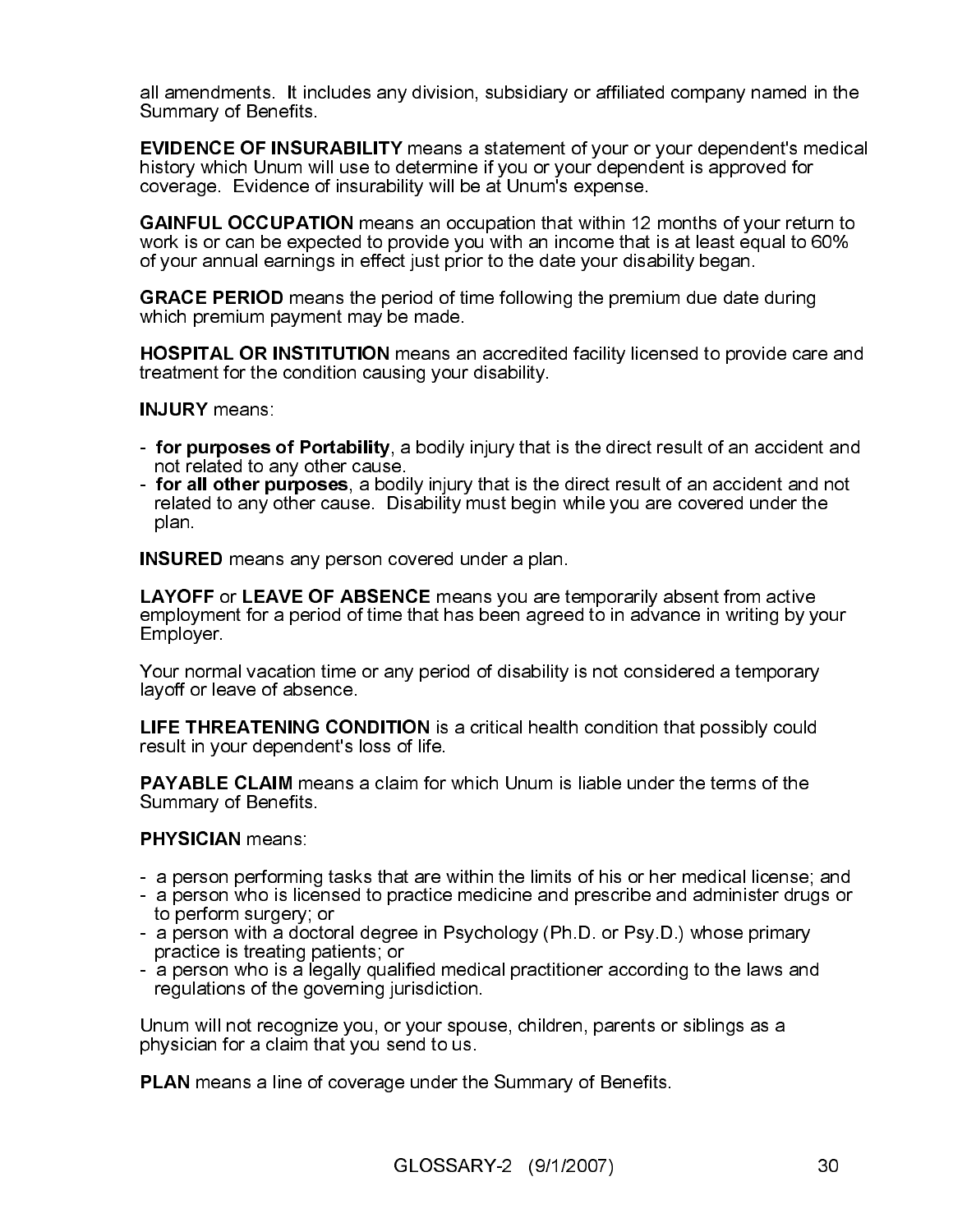- you personally visit a physician as frequently as is medically required, according to generally accepted medical standards, to effectively manage and treat your disabling condition(s); and
- REGULAR CARE means:<br>- you personally visit a phy<br>condition(s); and<br>condition(s); and<br>you are receiving the mo-<br>generally accepted medic<br>whose specialty or exper<br>according to generally ac<br>RETAINED ASSET ACCO<br>intermediary ba - you are receiving the most appropriate treatment and care which conforms with generally accepted medical standards, for your disabling condition(s) by a physician whose specialty or experience is the most appropriate for your disabling condition(s), according to generally accepted medical standards.

- 
- the exercise of ordinary prudence, would have consulted a health care provider.<br>**For all other purposes**, an illness or disease. Disability must begin while you are covered under the plan.

- is confined in a hospital or similar institution;
- is unable to perform two or more activities of daily living (ADLs) because of a physical or mental incapacity resulting from an injury or a sickness;
- is cognitively impaired; or
- has a life threatening condition.

RETAINED ASSET ACCOUNT is an interest bearing account established through an<br>RICKINED ASSET ACCOUNT is an interest bearing account established through an<br>SICKNESS means:<br>- for purposes of Portability, an illness, disease o intermediary bank in the name of you or your beneficiary, as owner.<br>SICKNESS means:<br>Corresponds of ordinary prudence, would have consulted a health of the averises of ordinary proceses, an illness or disease or symptoms fo SICKNESS means:<br>- for purposes of F<br>the exercise of ord<br>- for all other purp<br>covered under the<br>TOTALLY DISABLE<br>your dependent:<br>- is confined in a ho<br>- is unable to perfor<br>or mental incapaci<br>- is cognitively impa<br>- has a li - for purposes of Portability, an illness, disease or symptoms for which a person, in<br>the exercise of ordinary prudence, would have consulted a health care provider.<br>- cor all other purposes, an illness or disease. Disabil - for all other purposes, an illness or disease. Disability must begin while you are<br>covered under the plan.<br>TOTALLY DISABLED means that, as a result of an injury, a sickness or a disorder,<br>- is confined in a hospital or s TOTALLY DISABLED means that, as a result of an injury, a sickness or a disorder,<br>
For ALLY DISABLED means that, as a result of an injury, a sickness or a disorder,<br>
- is confined in a hospital or similar institution;<br>
- is your dependent:<br>- is confined in a<br>- is unable to pei<br>- is cognitively in<br>- is cognitively in<br>- has a life threa<br>**TRUST** means th<br>Benefits and all a<br>WAITING PERIC<br>must be in active<br>under a plan.<br>WE, US and OU<br>YOU means an TRUST means the policyholder trust named on the first page of the Summary of<br>Benefits and all amendments to the policy.<br>
WAITING PERIOD means the continuous period of time (shown in each plan) that<br>
the in active employmen Benefits and all amendments to the policy.<br>
WAITING PERIOD means the continuous r<br>
must be in active employment in an eligible<br>
under a plan.<br>
WE, US and OUR means Unum Life Insura<br>
YOU means an employee who is eligible fo WAITING PERIOD means the continuous period of time (shown in each plan) that you<br>must be in active employment in an eligible group before you are eligible for coverage<br>under a plan.<br>WE, US and OUR means Unum Life Insurance must be in active employment in an eligible group before you are eligible for coverage.<br>under a plan

under a plan.<br>WE, US and<br>YOU means a WE, US and OUR means Unum Life Insurance Company of America.<br>YOU means an employee who is eligible for Unum coverage.<br> $GLOSSARY-3$  (9/1/2007)

YOU means an employee who is eligible for Unum coverage.<br> $\left.\right.$ GLOSSARY-3  $\left.\right.$  (9/1/2007)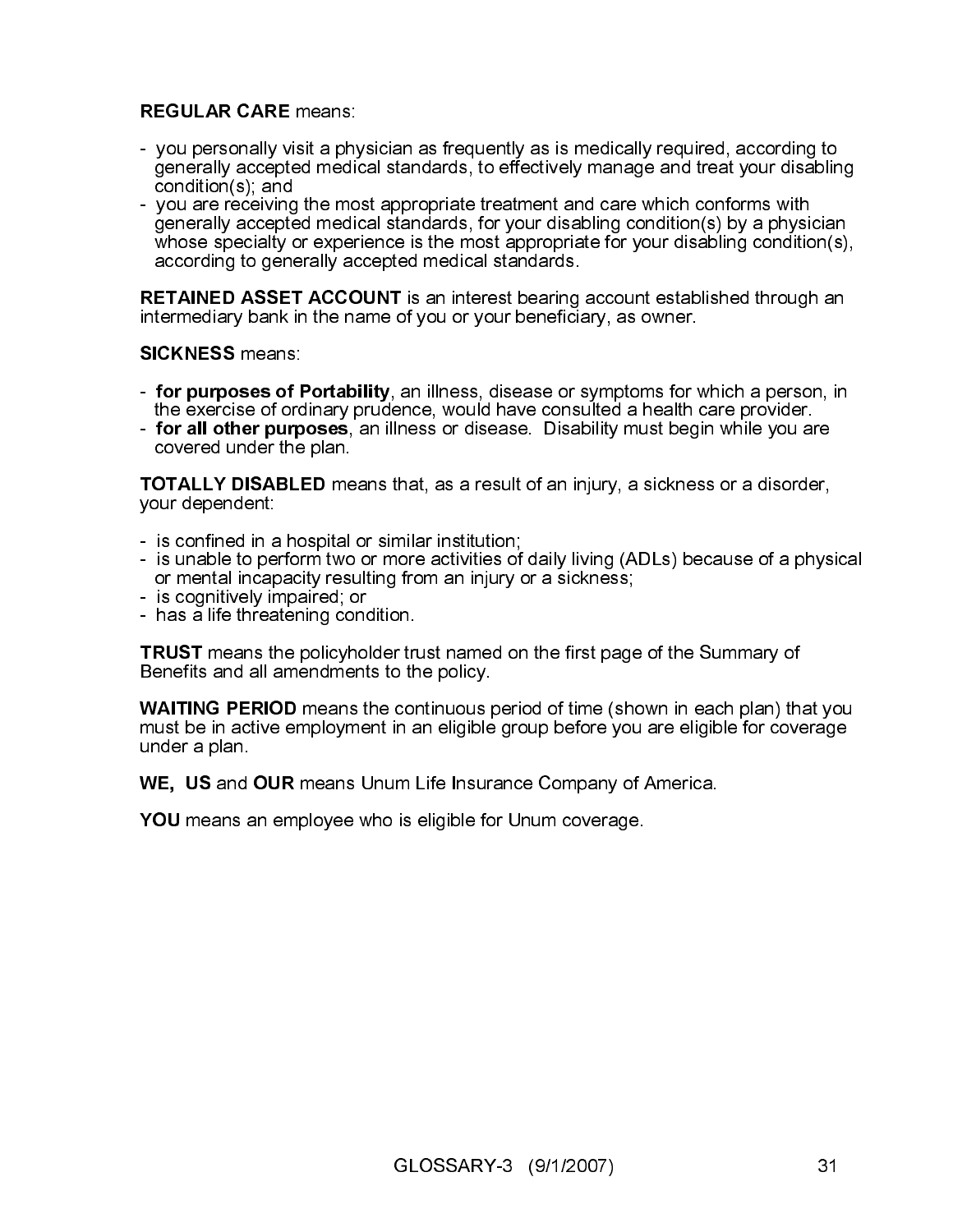Additional Claim and Appeal Information<br>
ERISA<br>
ERISA<br>
Benefits provides benefits under a Plan which<br>
then throme Security Act of 1974 (ERISA), the<br>
Plan is governed by ERISA is determined by<br>
I/ have information related t If this Summary of Benefit<br>Employee Retirement Incomply. Whether a Plan is<br>syour Employer may have<br>applies, the following item<br>and any additional summar<br>Administrator. Benefit de<br>Benefits, your certificate c<br>HOW TO FILE A If this Summary of Benefits provides benefits under a Plan which is subject to the Employee Retirement Income Security Act of 1974 (ERISA), the following provisions apply. Whether a Plan is governed by ERISA is determined by a court, however, your Employer may have information related to ERISA applicability. If ERISA applies, the following items constitute the Plan: the additional information contained in this document, the Summary of Benefits, including your certificate of coverage, and any additional summary plan description information provided by the Plan Administrator. Benefit determinations are controlled exclusively by the Summary of Benefits, your certificate of coverage, and the information in this document.

If you wish to file a claim for benefits, you should follow the claim procedures described in your insurance certificate. To complete your claim filing, Unum must receive the claim information it requests from you (or your authorized representative), your attending physician and your Employer. If you or your authorized representative has any questions about what to do, you or your authorized representative should contact Unum directly.

If you wish to file a cla<br>described in your insu<br>receive the claim infor<br>representative), your a<br>authorized representa<br>authorized representa<br>**CLAIMS PROCEDURES**<br>If a claim is based or<br>In the event that your writing within **CLAIMS PROCEDURES**<br>
If a claim is based on<br>
In the event that your of<br>
writing within 90 days<br>
Uhum is allowed an act<br>
within which to notify y<br>
receive a written notice<br>
you may expect a final<br>
- the specific reason c<br>
w If a claim is based on death<br>In the event that your claim is<br>writing within 90 days after you<br>Unum is allowed an additional<br>within which to notify you of its<br>receive a written notice from L<br>you may expect a final decisio<br>-In the event that your claim is denied, either in full or in part, Unum will notify you in writing within 90 days after your claim was filed. Under special circumstances, Unum is allowed an additional period of not more than 90 days (180 days in total) within which to notify you of its decision. If such an extension is required, you will receive a written notice from Unum indicating the reason for the delay and the date you may expect a final decision. Unum's notice of denial shall include:

- the specific reason or reasons for denial with reference to those Plan provisions on which the denial is based;
- a description of any additional material or information necessary to complete the claim and why that material or information is necessary; and
- a description of the Plan's procedures and applicable time limits for appealing the determination, including a statement of your right to bring a lawsuit under Section 502(a) of ERISA following an adverse determination from Unum on appeal.

Notice of the determination may be provided in written or electronic form. Electronic notices will be provided in a form that complies with any applicable legal requirements.

If a claim is based on your disability<br>Unum will give you notice of the decisio<br>filed. This time period may be extended<br>that such an extension is necessary due<br>and notifies you of the circumstances re<br>which Unum expects to Unum will give you notice of the decision no later than 45 days after the claim is filed. This time period may be extended twice by 30 days if Unum both determines that such an extension is necessary due to matters beyond the control of the Plan and notifies you of the circumstances requiring the extension of time and the date by which Unum expects to render a decision. If such an extension is necessary due to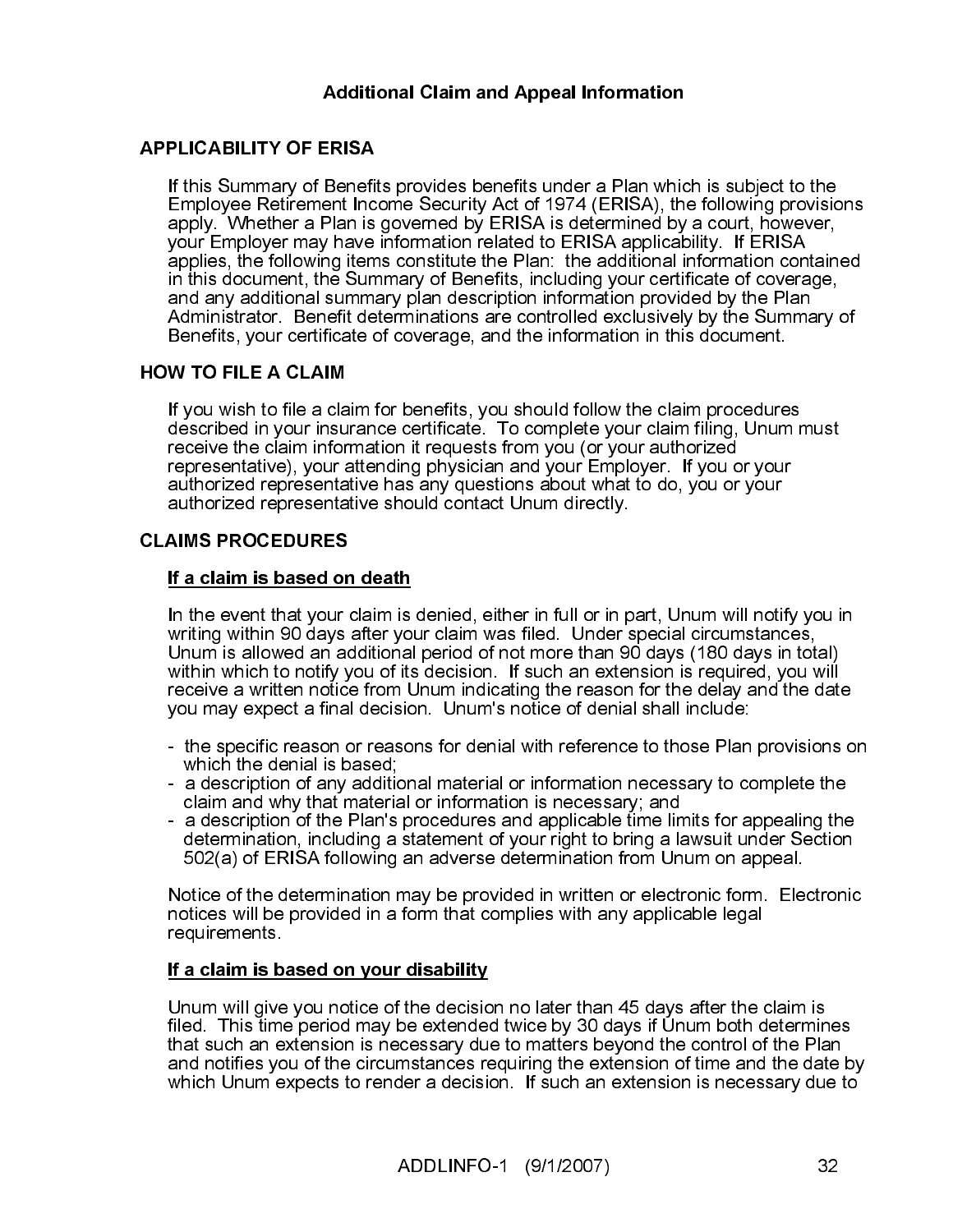your failure to submit the information necessary to decide the claim, the notice of extension will specifically describe the required information, and you will be afforded at least 45 days within which to provide the specified information. If you deliver the requested information within the time specified, any 30 day extension period will begin after you have provided that information. If you fail to deliver the requested information within the time specified, Unum may decide your claim without that information.

If your claim for benefits is wholly or partially denied, the notice of adverse benefit determination under the Plan will:

- state the specific reason(s) for the determination;
- reference specific Plan provision(s) on which the determination is based;
- describe additional material or information necessary to complete the claim and why such information is necessary;
- describe Plan procedures and time limits for appealing the determination, and your right to obtain information about those procedures and the right to bring a lawsuit under Section 502(a) of ERISA following an adverse determination from Unum on appeal; and
- disclose any internal rule, guidelines, protocol or similar criterion relied on in making the adverse determination (or state that such information will be provided free of charge upon request).

Notice of the determination may be provided in written or electronic form. Electronic notices will be provided in a form that complies with any applicable legal requirements.

If you or your authorized representative appeal a denied claim, it must be submitted within 90 days after you receive Unum's notice of denial. You have the right to:

- submit a request for review, in writing, to Unum;
- upon request and free of charge, reasonable access to and copies of, all relevant documents as defined by applicable U.S. Department of Labor regulations; and
- submit written comments, documents, records and other information relating to the claim to Unum.

**APPEAL PROCEDURES**<br>
If an appeal is based<br>
If you or your authorize<br>
within 90 days after you<br>
- submit a request for  $\cdot$ <br>
- upon request and fre<br>
documents as define<br>
- submit written commer<br>
claim to Unum.<br>
Unum will m If you or your authorized represe<br>If you or your authorized represe<br>- submit a request for review, in<br>- upon request and free of charged<br>- submit written comments, doculus claim to Unum.<br>Unum will make a full and fair revi Unum will make a full and fair review of the claim and all new information submitted whether or not presented or available at the initial determination, and may require additional documents as it deems necessary or desirable in making such a review. A final decision on the review shall be made not later than 60 days following receipt of the written request for review. If special circumstances require an extension of time for processing, you will be notified of the reasons for the extension and the date by which the Plan expects to make a decision. If an extension is required due to your failure to submit the information necessary to decide the claim, the notice of extension will specifically describe the necessary information and the date by which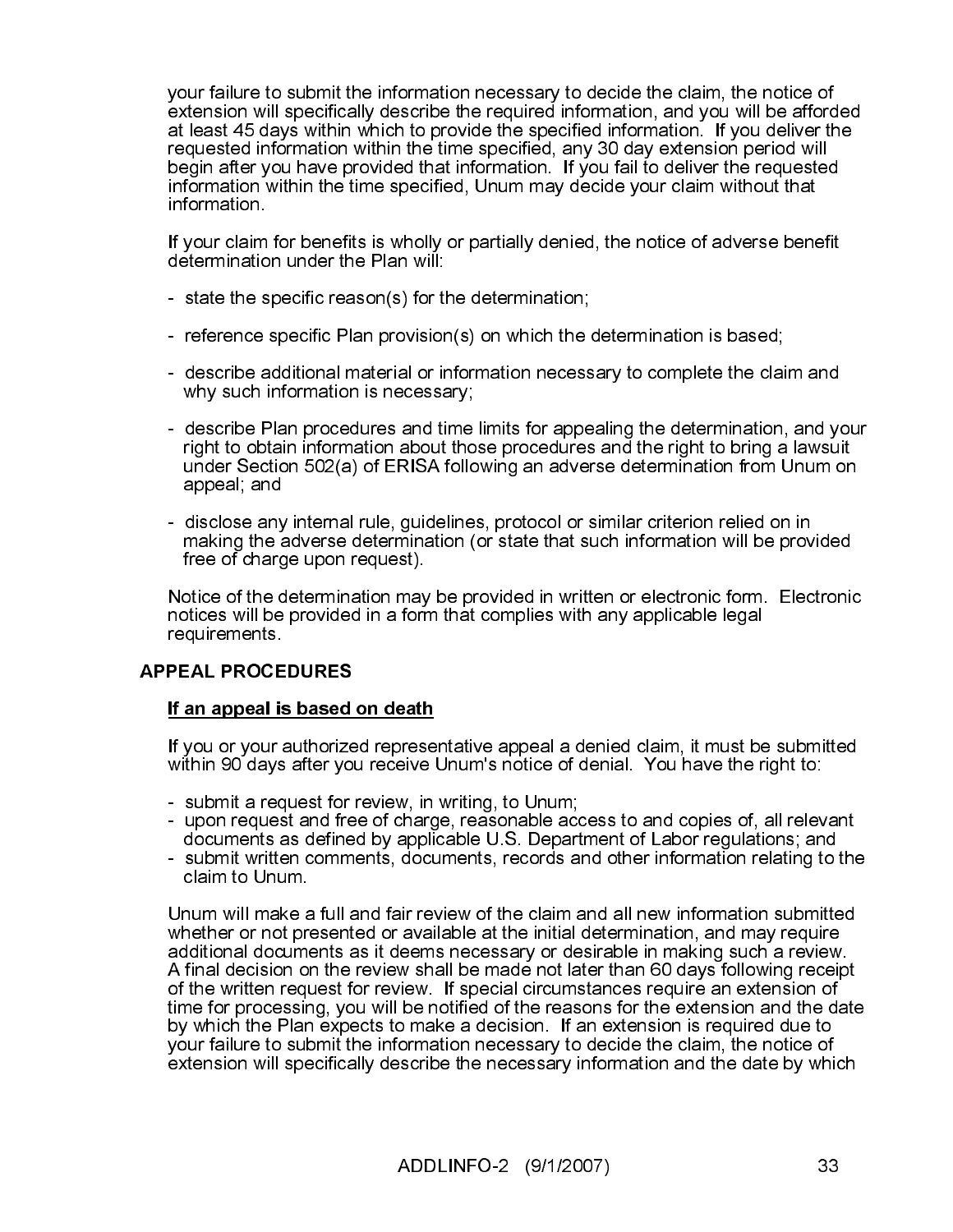you need to provide it to us. The 60-day extension of the appeal review period will begin after you have provided that information.

The final decision on review shall be furnished in writing and shall include the reasons for the decision with reference, again, to those Summary of Benefits' provisions upon which the final decision is based. It will also include a statement describing your access to documents and describing your right to bring a lawsuit under Section 502(a) of ERISA if you disagree with the determination.

Notice of the determination may be provided in written or electronic form. Electronic notices will be provided in a form that complies with any applicable legal requirements.

Unless there are special circumstances, this administrative appeal process must be completed before you begin any legal action regarding your claim.

You have 180 days from the receipt of notice of an adverse benefit determination to file an appeal. Requests for appeals should be sent to the address specified in the claim denial. A decision on review will be made not later than 45 days following receipt of the written request for review. If Unum determines that special circumstances require an extension of time for a decision on review, the review period may be extended by an additional 45 days (90 days in total). Unum will notify you in writing if an additional 45 day extension is needed.

If an extension is necessary due to your failure to submit the information necessary to decide the appeal, the notice of extension will specifically describe the required information, and you will be afforded at least 45 days to provide the specified information. If you deliver the requested information within the time specified, the 45 day extension of the appeal period will begin after you have provided that information. If you fail to deliver the requested information within the time specified, Unum may decide your appeal without that information.

You will have the opportunity to submit written comments, documents, or other information in support of your appeal. You will have access to all relevant documents as defined by applicable U.S. Department of Labor regulations. The review of the adverse benefit determination will take into account all new information, whether or not presented or available at the initial determination. No deference will be afforded to the initial determination.

The matrix of the matrix of the receipt of noticely You have 180 days from the receipt of the receipt of the written request for appeals should<br>aim denial. A decision on review will be receipt of the written request for a The review will be conducted by Unum and will be made by a person different from the person who made the initial determination and such person will not be the original decision maker's subordinate. In the case of a claim denied on the grounds of a medical judgment, Unum will consult with a health professional with appropriate training and experience. The health care professional who is consulted on appeal will not be the individual who was consulted during the initial determination or a subordinate. If the advice of a medical or vocational expert was obtained by the Plan in connection with the denial of your claim, Unum will provide you with the names of each such expert, regardless of whether the advice was relied upon.

A notice that your request on appeal is denied will contain the following information:

- the specific reason(s) for the determination;